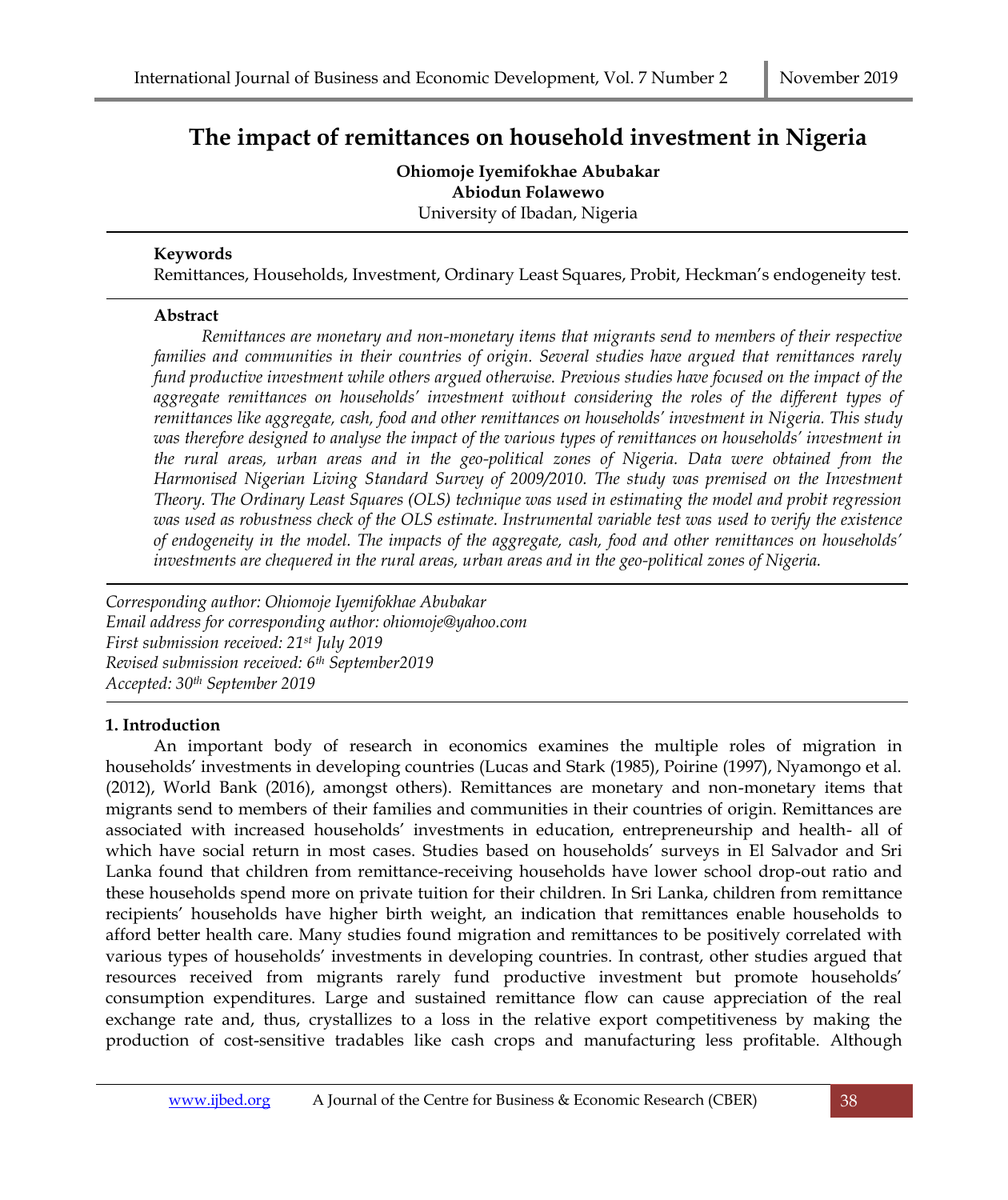empirical evidence on the adverse effect of remittances on households' investments is limited, it is laudable that this effect exists, and it is significant in many developing countries.

There is a consensus in most economic literature that migrants who financed the cost of their migration from their personal savings invested more of their earnings than those that borrowed from friends or relatives. The latter group of migrants, quite often than not, are expected to dance to the whims and caprices of their sponsors or creditors. The loans taken by migrants and the economic rent paid by them to recruiting agents are fundamental in their success or failure in directing remittances to investment (Ratha and Plaza, 2016). The prohibitive cost of migration is associated to unlawful recruitment practices. Migrants from poor households managed these costs by borrowing money from their friends and relatives and a colossal part of their out-of-home earnings may have gone to setting-off these debts. It is, thus, a herculean task for migrants from such background to live above board by using remittances productively.

There are at least three views on how remittances are spent and the impacts of the flow on investment: The Classical, Neo-Classical and Developmentalist Theory (i.e Todaro, 1969, Beijer, 1970); The Structuralists, Dependency and Neo-Marxist Theory (i.e Lipton, 1980, Entzinger, 1985, Van Dalen et al., 2005); The Pluralists view (i.e Lucas and Stark, 1985; Lieten and Nieuwenhuys, 1989). The first view is that remittances are spent at the margin on investment like income from any other sources. The second perspective is that the receipts of remittances can cause behavioral changes at the household levels that may lower their investment potentials relative to the receipts of income from other sources. A third and more recent view holds an optimistic stance that remittances actually increase investments in human and physical capital at the margin, relative to other forms of households' income. Choosing among these three distinct views is largely a question of generating a body of careful empirical work based on statistically representative household surveys.

This research is unprecedented as it unbundles the impact of the different types of remittances visà-vis aggregate, cash, food and other remittances on households' investments in the rural areas, urban areas and in the geo-political zones of Nigeria. Since problems such as endogeneity, reverse causality and omitted variables underscore the efficacy of remittances' impacts on households' investments, this study adopts probit regression as robustness checks of the ordinary least squares estimate as well as utilize instrumental variable estimate.

The broad objective of the study is to examine the investment potentials of remittances in households. The first specific objective of the research is to examine the patterns and distributions of households' remittances and investments in the rural areas, urban areas and in the geo-political zones of Nigeria. Secondly, the study investigates the impact of remittances on households' investments in the rural areas, urban areas and in the geo-political zones of Nigeria.

#### **2. Background**

#### **2.1 Remittance Profiles of Households**

It can be inferred from the Table 1 that there are more male-headed households than female-headed households in Nigeria. However, the latter received more food and other remittances flow than the former. In terms of marital status, households in which couples are married received less remittances from migrants relative to unmarried case. Moreover, households whose heads fall within the in-active group (61-95 years) obtains more food and other transfers (except cash remittances) from migrants compared to households headed by active groups (15-60 years).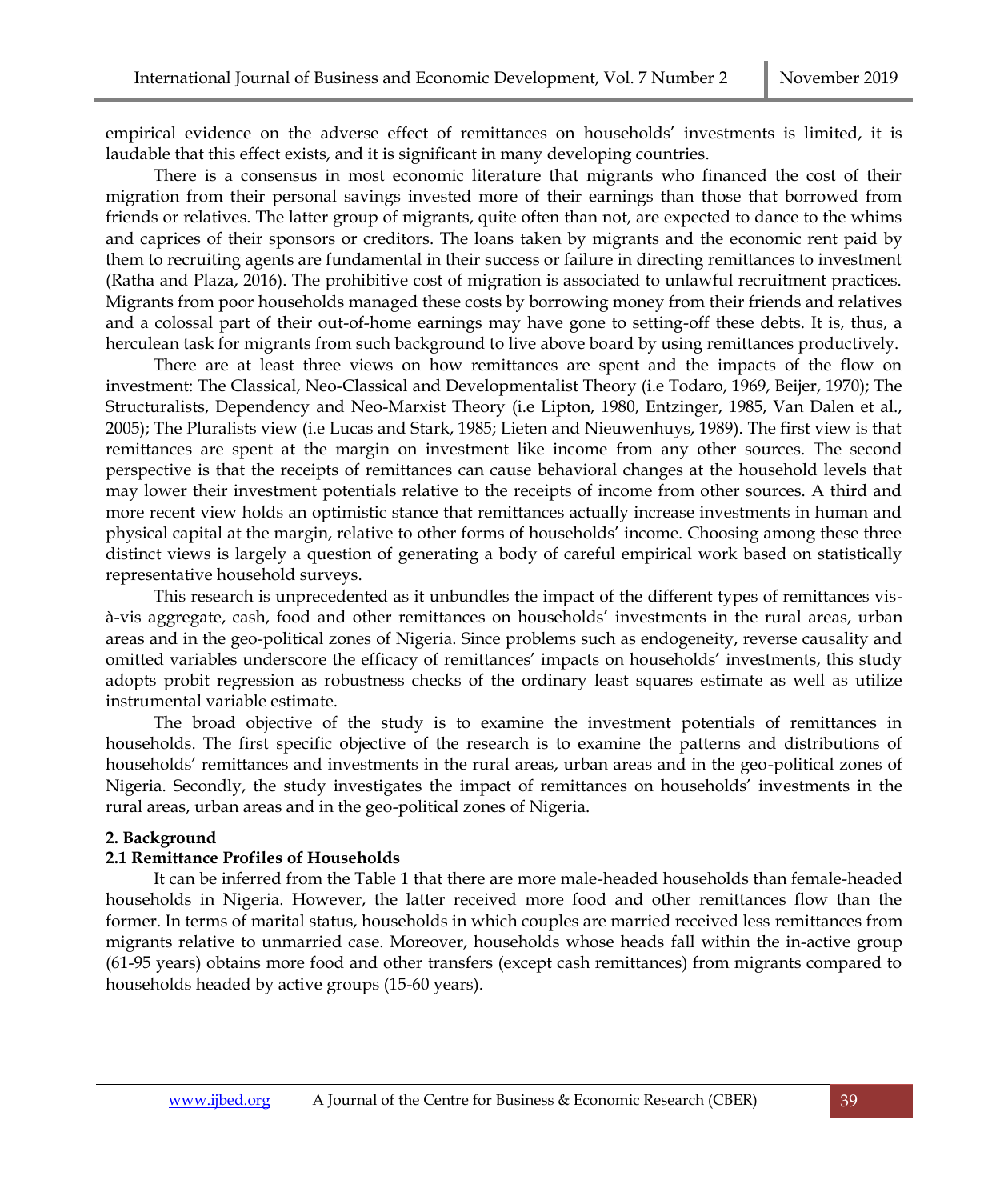|            |            |             |             |            | Schuer, marital status and rige groups of riouschoid ricads. |       |            |             |            |
|------------|------------|-------------|-------------|------------|--------------------------------------------------------------|-------|------------|-------------|------------|
| Variables  | Male       | Female      | Total       | Married    | Unmarried                                                    | Total | Active     | Inactive    | Total      |
|            |            |             |             |            |                                                              |       | $(15-60)$  | $(61-95)$   |            |
|            |            |             |             |            |                                                              |       | yrs.)      | yrs.)       |            |
| Cash       | 59,118     | 13,454      | 72,572      | 2,806      | 698                                                          | 3,504 | 2,812      | 692         | 3,504      |
| Remittance | (95.35%)   | $(95.59\%)$ | $(95.40\%)$ | (4.57%)    | $(4.78\%)$                                                   |       | $(4.60\%)$ | $(4.50\%)$  | $(4.60\%)$ |
| -Receiving |            |             |             |            |                                                              |       |            |             |            |
| households |            |             |             |            |                                                              |       |            |             |            |
|            |            |             |             |            |                                                              |       |            |             |            |
| Food       | 266        | 114         | 380         | 278        | 102                                                          | 380   | 282        | 98          | 380        |
| Remittance | $(0.43\%)$ | $(0.81\%)$  | $(0.50\%)$  | $(0.45\%)$ | $(0.70\%)$                                                   |       | $(0.45\%)$ | $(0.63\%)$  | $(0.50\%)$ |
| -Receiving |            |             |             |            |                                                              |       |            |             |            |
| households |            |             |             |            |                                                              |       |            |             |            |
| Other      | 85         | 62          | 147         | 81         | 66                                                           | 147   | 102        | 45          | 147        |
| Remittance | $(0.14\%)$ | $(0.44\%)$  | $(0.19\%)$  | $(0.13\%)$ | $(0.45\%)$                                                   |       | (69.39%)   | $(30.61\%)$ | $(0.19\%)$ |
| -Receiving |            |             |             |            |                                                              |       |            |             |            |
| households |            |             |             |            |                                                              |       |            |             |            |

Table 1. Distribution of Households based on Types of Remittances received across Gender, Marital status and Age groups of Household Heads.

Source: Author's computation from HNLSS 2009/10.

The Table 1 shows that cash remittance recipients constituted about 4.6% of surveyed households, food remittance-receiving households were about 0.5% while other remittances' recipient households approximated 0.19%. Cash remittance recipients were high relative to others because it is more costeffective and easier to transfer cash relative to other channels of remittance transfer to left-behind family members.

Male-headed households received more cash remittances (4.65%) than female-headed households (4.41%). Culturally, in most households in Nigeria, the most elderly male personality is acknowledged as the heads of such households and the responsibility of providing for these household's rests on the shoulders of these household heads. This may be responsible for the higher cash remittance flow to maleheaded households. The reverse was the case with food remittance flow as female-headed households received 0.81% of it compared to 0.43% obtained by male-headed households. Quite often than not, females are known to be better cooks than male and, in most households in Nigeria, activities relating to the kitchen fall under the purview of the females. Thus, they appreciated food remittances more than their male-folks. In the same vein, 0.44% of other remittance flows were given to female-headed households relative to 0.14% that were transferred to male-headed ones. Social engagements rest more with the females than males and, in a typical African culture, while the adult males are expected to fend for their families, the females are left with the peripheral of taking care of the home-fronts like managing domestic chores and taking care of the children. Thus, other remittances flowed to female-headed households than the male ones. In contemporary times, women are becoming economically active in the home-fronts and are seen to be performing roles exclusively reserved for the men.

Households whose heads fall under the in-active group received 0.63% of food remittances relative to 0.45% obtained by the active ones, 30.61% of other remittances compared to 69.39% received by the latter. This may be based on the presumption by migrants that the aged could not fend for themselves because of their feeble strengths and would need some kind of supports from them in the form of remittances' receipts.

The Table 2 showed that urban households had more cash remittances than rural households. However, rural households received more food and other remittances than those from the urban areas. Furthermore, the southern part of Nigeria received more remittances from migrants than the north. Urban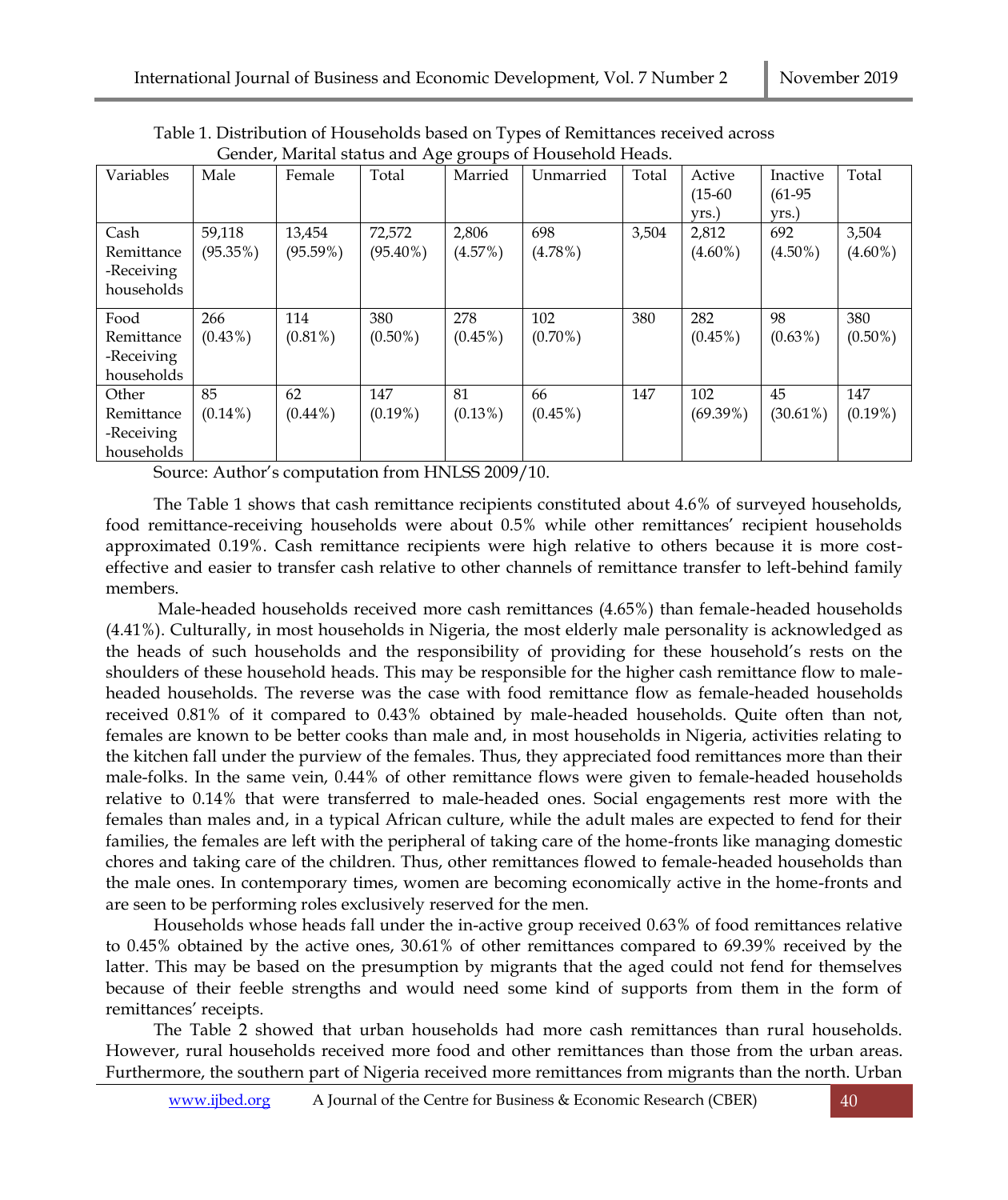households received 50.5% of cash remittances compared to 49.5% obtained by households in the rural areas. The accessibility of financial services and money transfer agencies in urban sector were contributive factors to this dominance.

Ironically, the quantum of food remittance received by rural households was 56.6% as against 43.4% recorded by urban households. People living in the rural areas are very much concerned with subsistence lifestyle and farming unlike urban areas where inhabitants quest for 'white collar' jobs, sophistication and luxurious acquisitions. Households in the rural sector scored 55.8% in their receipts of other remittances from migrants relative to the scores of their counterparts in urban areas-44.2%. Most rural areas in Nigeria lack the basic necessities of life like good roads, hospitals, and educational institutions, adequate and well efficient drugs, amongst others. Therefore, migrants sent more of such items and facilities to rural areas than urban centers.

| Cash Remittance         | Remittance-Receiving |
|-------------------------|----------------------|
|                         | household            |
| Urban                   | 1,771 (50.5%)        |
|                         |                      |
| Rural                   | 1,733 (49.5%)        |
| Total                   | 3,504                |
| Food Remittance         |                      |
|                         |                      |
| Urban                   | 165 (43.4%)          |
|                         |                      |
| Rural                   | 215 (56.6%)          |
| Total                   | 380                  |
| <b>Other Remittance</b> |                      |
| Urban                   | 65 (44.2%)           |
| Rural                   | 82 (55.8%)           |
| Total                   | 147                  |
|                         |                      |

| Table 2. Distribution of Households by Sector |  |
|-----------------------------------------------|--|
|-----------------------------------------------|--|

Source: Author's computation from HNLSS 2009/10.

In the Table 3, a breakdown of remittances received by households in the geographical zones showed that remittance recipients from the South-South region of Nigeria had the largest part of cash remittances received with 8.46%. This was followed by households from the South-West with a figure of 6.15%. The others included: North-Central 6.01%; South-East 2.97%; North-West 1.74% and North-East 0.09%. Cash remittance flow was higher in the southern part of Nigeria (with the exception of the South-East) because of Nigeria's migration pattern which was hitherto in favor of this region more than the north. Long history of migration is associated with the prevalence of remittances (Taylor and Mora, 2005). There was a similar trend in the pattern of food remittance and other remittances flows to the regions. The South-South recorded the greatest percentage of households that received food remittances (1.41%). This was followed by the South-East (0.62%), South-West (0.40%), North-West (0.30%), North-Central (0.28%) and North-East (0.01%). In the case of other remittances received, there was a slight twist as the North-West was among the list of high remittance recipients.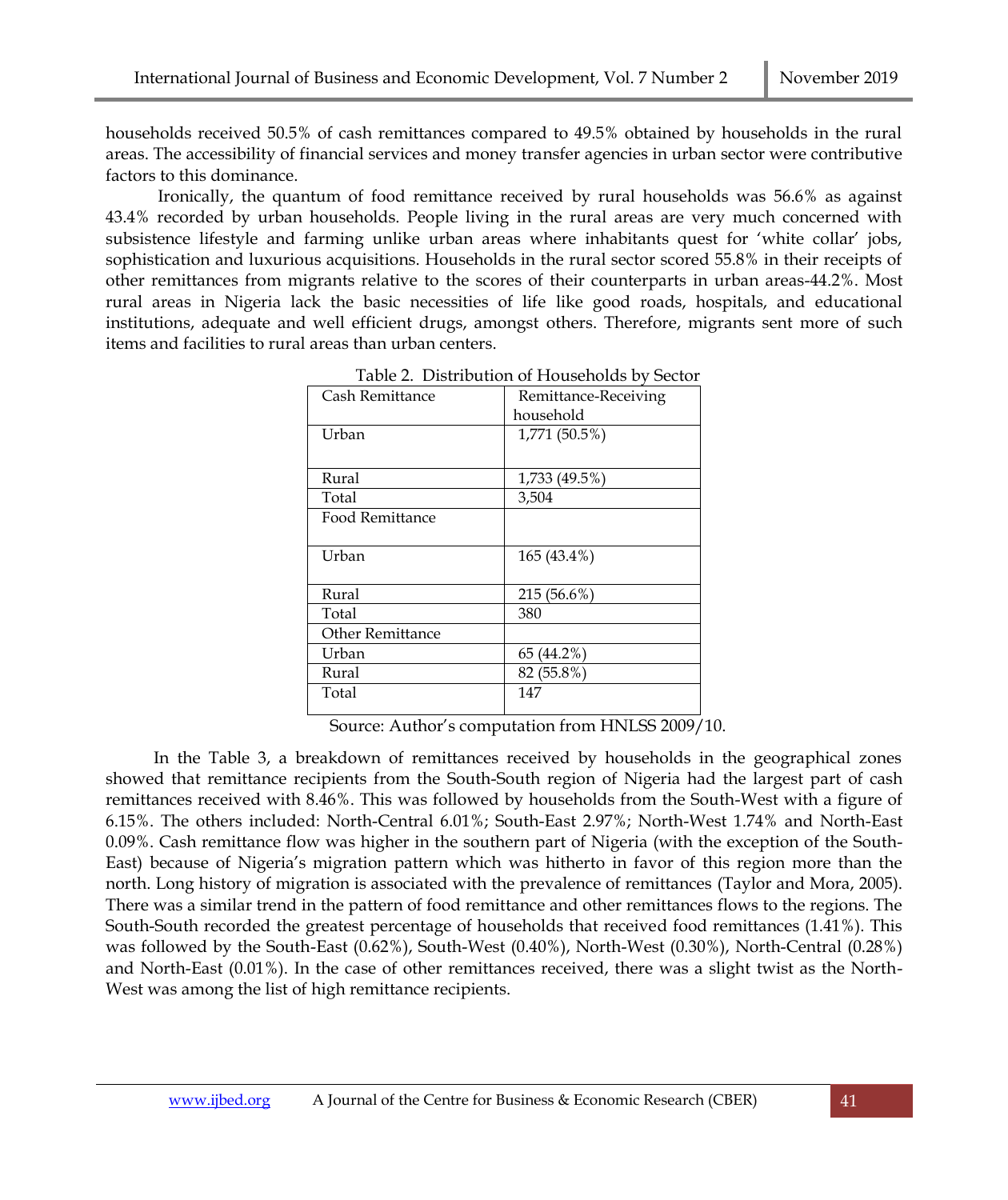| Geo-Political | North-      | North-East  | North-      | South-East   | South-       | South-       | Total       |
|---------------|-------------|-------------|-------------|--------------|--------------|--------------|-------------|
| Zones         | Central     |             | West        |              | South        | West         |             |
| Cash          | 786 (6.01%) | 78 (0.09)   | 225 (1.74%) | 353 (2.97%)  | 896 (8.46%)  | 1,166        | 3,504       |
| Remittance-   |             |             |             |              |              | $(6.15\%)$   | $(4.61\%)$  |
| Receiving     |             |             |             |              |              |              |             |
| Househd       |             |             |             |              |              |              |             |
| Food          | 36(0.28%)   | $9(0.01\%)$ | 38 (0.30%)  | 73 (0.62%)   | 149 (1.41%)  | 75 (0.40%)   | 380 (0.50%) |
| Remittance-   |             |             |             |              |              |              |             |
| Receiving     |             |             |             |              |              |              |             |
| Househd       |             |             |             |              |              |              |             |
| Another       | $8(0.06\%)$ | $2(0.02\%)$ | 33(0.25%)   | $36(0.30\%)$ | $47(0.44\%)$ | $21(0.11\%)$ | 147 (0.19%) |
| Remittance-   |             |             |             |              |              |              |             |
| Receiving     |             |             |             |              |              |              |             |
| Household     |             |             |             |              |              |              |             |

Table 3. Distribution of Households by Geo-Political Zones

Source: Author's computation from HNLSS 2009/10

## **2.2 The Investment Patterns of Households**

From the Table 4, most households that receive cash remittance invested their earnings. This was seconded by households which received food remittances and the least in the group were other remittances' recipients.

Table 4. The Investment Patterns of Households based on the Types of Remittances Received

|                                                |          | <u>J 1</u>   |       |  |
|------------------------------------------------|----------|--------------|-------|--|
| Cash Remittance                                | Investor | Non-Investor | Total |  |
| Remittan. - Receiv. H/ds                       | 2,086    | 1,418        | 3,504 |  |
| Food Remittance                                |          |              |       |  |
| Remit-Receiv. H/ds<br><b>Other Remittances</b> | 202      | 178          | 380   |  |
|                                                |          |              |       |  |
| Remit. - Receiv. H/ds                          | 69       | 78           | 147   |  |

Source: Author's computation from HNLSS (2010)

# **3. Literature Review**

Over time, discussions about the impact of remittances on investments have evolved from largely negative to more positive views. The former is encapsulated by the historical-structuralist perspective and influenced by dependency theory and they argued that migration and remittances create dependent relationships between migrants and non-migrants as well as sending and receiving countries. Remittances also contribute to macro-economic instability in countries with low GDP while migration erodes the human capital of countries in the South, making it harder to foster development. In contrast, more positive pronouncements on the impact of remittances on households' investments which have their roots in 1950s and 1960s ideas about migration as a major engine of development (through the diffusion of ideas, technology, skills and so on) have been more recently given by the New Economics of Labour Migration (NELM) approach in the 1980s and 1990s (Bracking, 2003; Carling, 2004; Stark and Bloom, 1985; Robinson, 2004; Taylor, 1999). This argument, based on a neo-liberalist functionalist perspective, hinges decisions to migrate with the impact of migration and argued that mobility is linked to households survival and the quest to raise income and capital for investment in order to guard against income and production risks (de Haas,2006). In turn, remittances loosen the constraints facing poor households (Taylor, 1999). As such, remittances are seen as being beneficial at a range of scales from the household to the national level as they increase disposable incomes while also stimulating demand for local goods and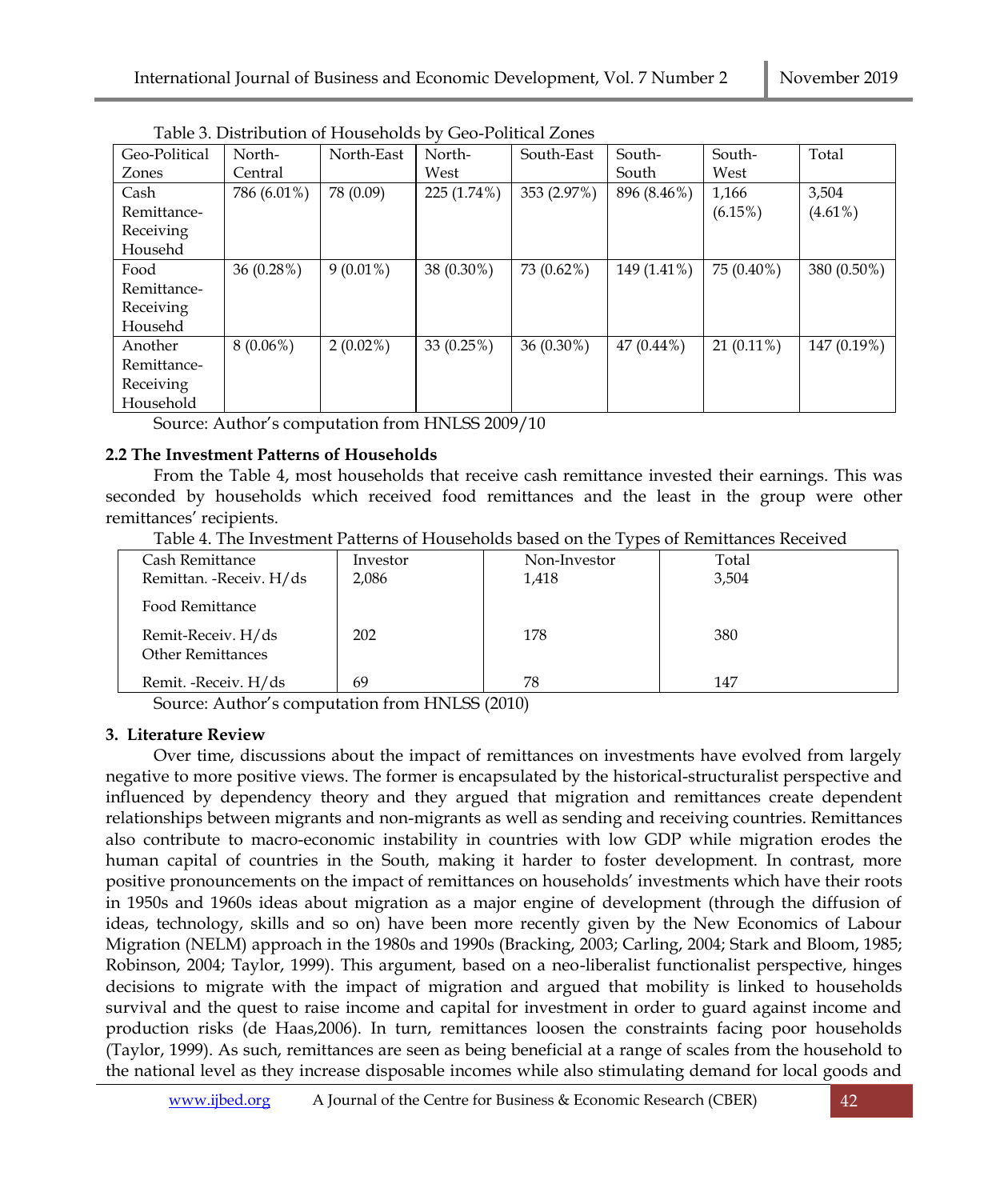services (Ratha, 2003; Skeldon, 2002). Furthermore, they can also lead to the production of local capital markets as well as productive infrastructure (Ballard, 2003). Even more recently, the transnational migration school had sought to bring these divergent perspectives together, building upon the notion of transnational communities (Levitt, 2001) and viewing remittances as one component of the economic and non-economic flows linking sending and receiving countries. Although this perspective was critical of the structures within which migrants remitted and was cognizant of how remittances reinforced and created social inequality and differentiation, it also acknowledged that the transfer had beneficial impacts and could contribute in varying ways to households' investments (Ballard, 2003; Carling, 2004).

At the household and community levels where the effects of remittances are most clearly felt, the debates have tended to focus on whether remittances are used for productive activities (invested in capital generating activities) or unproductive activities (in the consumption of goods and services) (de Haas, 2005). The negative view focused on how remittances were used for unproductive activities and spent on welfare, education, housing and consumption goods which, in turn, had little effect on poverty (Ballard, 2003). However, this perspective has been increasingly challenged. First, although remittances are overwhelmingly spent on immediate living expenses, as well as on consumption goods and services, many recipients also spend them on productive goods in terms of small business development, the purchase of land (Carling, 2004; de Haas, 2006). Second, it is now acknowledged that the difference between productive and unproductive use of remittances has limited value in that improvements in education, health and other dimensions of welfare may have important effects on poverty alleviation and developmental outcomes in the longer term (Carling, 2004; de Haas, 2005; Sorensen, 2004; Van Hear and Sorensen, 2003).

Empirically, Taylor (2006) found that migration and remittances were neither a panacea to economic development nor the opposite. Remittance is an integral part of income growth in all countries and the flow shapes development. It helps households to overcome some of the constraints that they face when there are market failures in the credit and insurance sectors as banks do not lend money to peasant farmers, and micro-insurance for small households is near absent in developing countries. Thus, such households can invest windfalls from migrants in the face of the daunting challenges confronting them. Ratha and Mohapatra (2007) opined that remittances could have positive effect on investments in education, health and the overall rate of growth of the economy. In a good investment environment with well-developed financial systems and sound institutions, higher share of remittances translates to investments in physical and human capital. Furthermore, financial institutions can leverage on their access to remittances to raise capital from international bond markets to finance infrastructure and other development projects. However, the securitization structure does not absolve these financial players of their liabilities to remittance beneficiaries. Also, Etowa (2015) in the effect of remittances on farm households' welfare found that increasing per capita remittances by a unit caused households' welfare to increase by 85.5 units. This implied that the remittance recipients saved or invested only 14 per cent of their remittances and did not spread their consumption (from remittances) over their lifetime. Besides, Cuong (2009) found that international remittances helped recipients to increase savings and production investments whereas internal remittances increased per capita food consumption expenditures and per capita expenditure in health care, education and other food consumption in Vietnam. Dharkal (2012) discovered that households that received remittances spent more on consumption and less on investment goods in Nepal. This finding was similar to Zhu et al (2008) in China.

In the review of methodology, Etowa (2015) obtained data from the General Households Survey (GHS) in 2010/2011 and the Nigeria Living Standard Survey (NLSS) in 2003/2004 by the Nigeria Bureau of Statistics. The analytical tool employed two independent samples student t-tests, poverty profile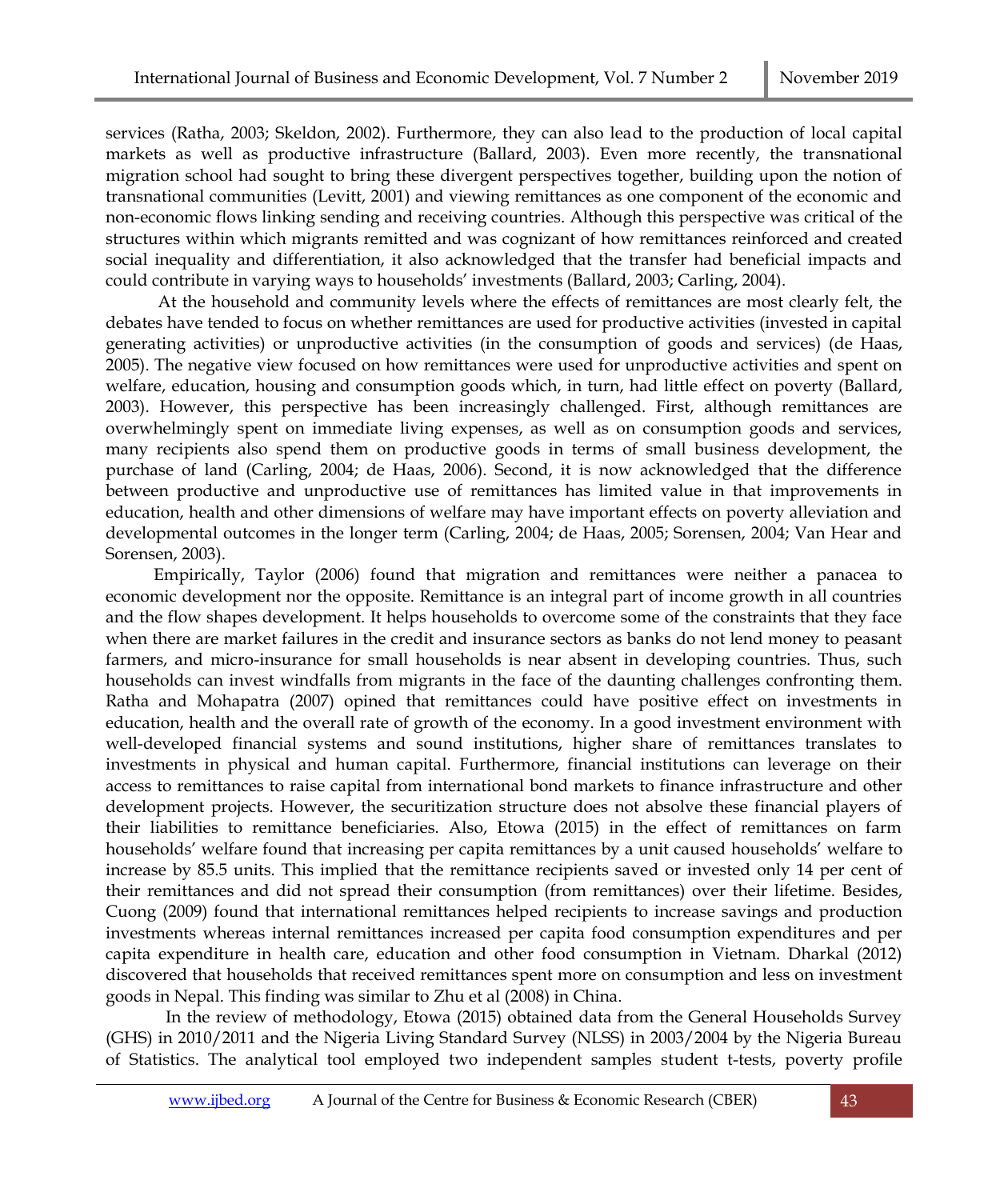function using multiple regression analysis, difference-in-difference estimator within the framework of log-linear multiple regression framework, two stage least square using simultaneous equation model and inequality decomposition using Theil Index analysis. Yang (2006) used data from four linked households' surveys conducted by the National Statistic office of the Phillipines: The labour force survey (LFS), the survey of overseas Filipinos (SOF), family income and expenditure survey (FIES) and the annual poverty indicator survey (APIS). A first difference regression specification was used to represent exchange rate stocks in changes in outcome variables. The OLS regression was also used. Each cell in the estimation included households' location fixed effects and controls for households and migrant characteristics. Gounder (2012) estimated the determinant of household consumption and poverty in Fiji using the Ordinary Least Squares estimator and performed robustness check on the result with the probit regression model. While there exist various methods to predict household poverty status, these two approaches have been widely used and they have been proven to be more efficient (Vu and Baulch, 2011).

#### **4. Methodology**

## **4.1 Theoretical Framework**

The equilibrium level of income is given by

*Y = C + I* ……………………………………………………………………… (1)

Where *Y* represents income, C stands for consumption expenditure and I depicts investment spending. The study is concerned with changes in investments induced by changes in income. Economic literature on remittances like Castle and Kosack (1973), Sander (2003), Rajan and Subramanian (2005) unfolded that remittances were used by households for consumption (C) and investments (I). Thus,

*Y<sup>R</sup> = C + I* …………………………………………………………………… (2)

Where *Y<sup>R</sup>* represents remittance income. The investment variable can be utilized for physical undertakings ( $I<sub>P</sub>$ ) and/or business purposes ( $I<sub>B</sub>$ ). Hence,

*Y<sup>R</sup> = C + (I<sup>p</sup> + IB)* ………………………………………………………………. (3)

Where  $\sigma$  is the investment parameter. Changes in the flow of remittances may lead to changes in the composition of *C* and the constituents of investments such that

*Y<sup>R</sup> = C + (I<sup>P</sup> + IB)* ……………………………………………………………. (4)

By expanding equation (4), we have equation (5)

*Y<sup>R</sup> = C + I<sup>p</sup> + I<sup>B</sup>* …………………………………………………………… (5)

In the simple Keynesian model of income determination, changes in investment are considered to be autonomous or independent to changes in income while changes in consumption are dependent on changes in income.

*C = a + bY* …………………………………………………………………………. (6)

Where *a* is the autonomous consumption (whether the households earn income or not, they must consume) and *b* is the marginal propensity to consume. Therefore, consumption changes when there are alterations in income.

| $\Delta C = a + b\Delta Y$ (7)                            |  |
|-----------------------------------------------------------|--|
| Since the intercept $a$ is zero, equation $(7)$ becomes   |  |
|                                                           |  |
| Substituting equation (8) into equation (5) translates to |  |
|                                                           |  |
| By bringing like terms together, we have                  |  |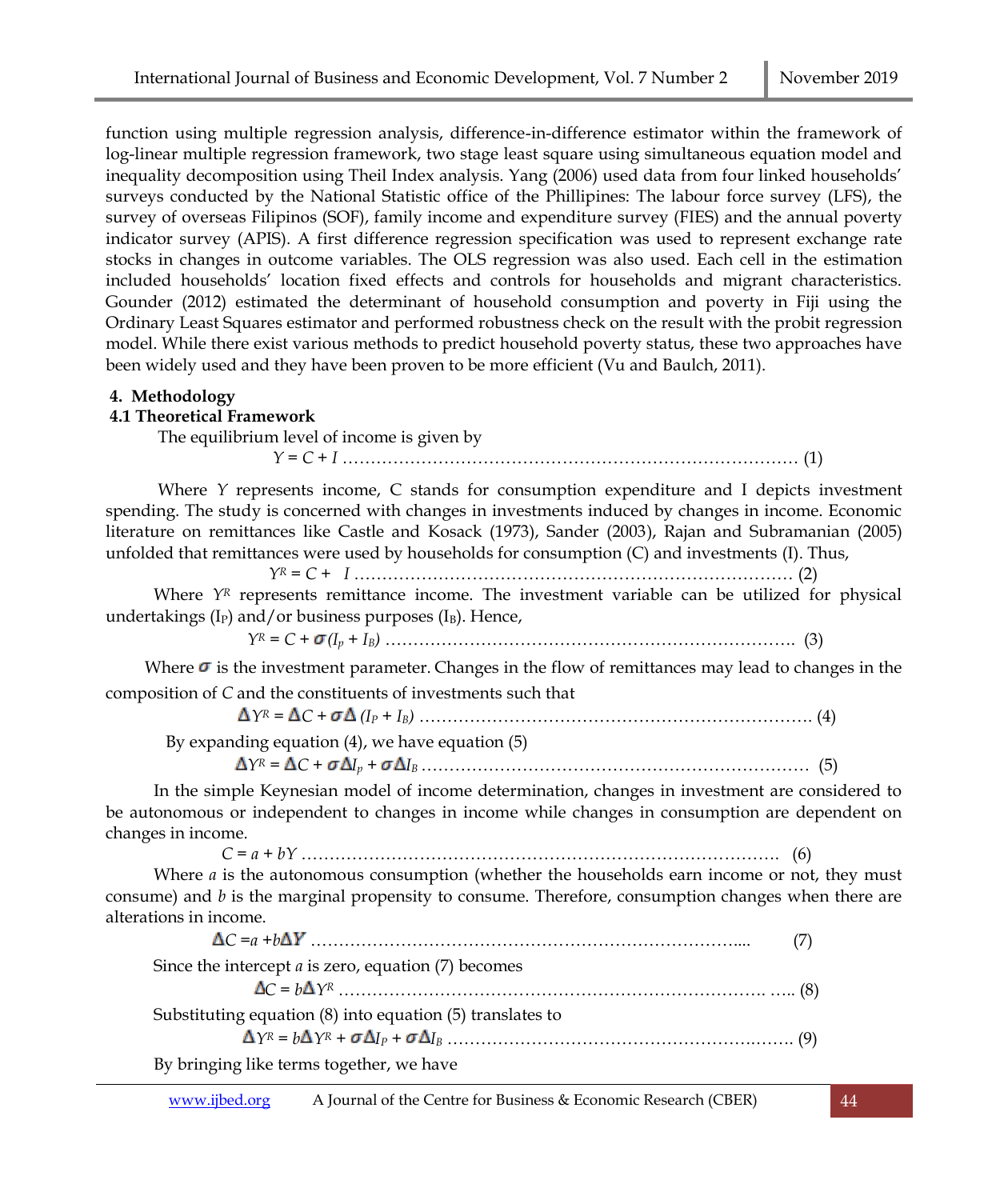$$
\Delta Y^R - b\Delta Y^R = \sigma \Delta I_P + \sigma \Delta I_B
$$
\n
$$
\Delta Y^R (1-b) = \sigma \Delta I_P + \sigma \Delta I_B
$$
\n
$$
\Delta Y^R = \frac{\sigma \Delta I_p + \sigma \Delta I_B}{1-b}
$$
\n(10)

The implication of this is that alteration in the flow of remittances can bring about manifold changes in the dimension and composition of physical and business investments.

#### **4.2 Empirical Model**

The specifications of the model are given below. Equation (1) can be re-stated as  $Y = C + I$ 

Investment is a function of remittance  $(Y_R)$  as shown by equation (11)

*I = f (YR)* ……………………………………………………………. (11)

According to Campbell and Mankiw (1989), there are other covariates in the households' investments function apart from income. This is expressed in equation (12).

 $I_i = b_0 + b_1 Y_1 + b_2 Y_R + b_3 X_1 + b_4 X_2 + b_5 X_3 + b_6 X_4 + b_7 X_5 + b_8 X_6 + b_9 X_7 + \mu_i$ ... (12)

Where

*I<sup>i</sup>* is households' investment expenditure (measured by land purchase, vehicle ownership and ownership of buildings),  $Y_1$  is current income of households,  $Y_R$  is remittance income of households' heads, the variable *X<sup>1</sup>* is the gender of the household heads, *X<sup>2</sup>* is marital status of household heads, *X<sup>3</sup>* is health status of household heads, *X<sup>4</sup>* is the households' social affiliations or groups, *X<sup>5</sup>* is the age group of the household heads,  $X_6$  is the educational attainment of household heads and  $X_7$  is the household size.

The investment model is also classified into rural and urban households as shown in equation (13) and (14) respectively.

$$
I_i = b_0 + b_1 Y_{1} + b_2 Y_{1} + b_3 X_{1} + b_4 X_{2} + b_5 X_{1} + b_6 X_{1} + b_7 X_{1} + b_8 X_{1} + b_9 X_{1} + b_9 X_{1} + b_9 X_{1} + b_9 X_{1} + b_9 X_{1} + b_9 X_{1} + b_9 X_{1} + b_9 X_{1} + b_9 X_{1} + b_9 X_{1} + b_9 X_{1} + b_9 X_{1} + b_9 X_{1} + b_9 X_{1} + b_9 X_{1} + b_9 X_{1} + b_9 X_{1} + b_9 X_{1} + b_9 X_{1} + b_9 X_{1} + b_9 X_{1} + b_9 X_{1} + b_9 X_{1} + b_9 X_{1} + b_9 X_{1} + b_9 X_{1} + b_9 X_{1} + b_9 X_{1} + b_9 X_{1} + b_9 X_{1} + b_9 X_{1} + b_9 X_{1} + b_9 X_{1} + b_9 X_{1} + b_9 X_{1} + b_9 X_{1} + b_9 X_{1} + b_9 X_{1} + b_9 X_{1} + b_9 X_{1} + b_9 X_{1} + b_9 X_{1} + b_9 X_{1} + b_9 X_{1} + b_9 X_{1} + b_9 X_{1} + b_9 X_{1} + b_9 X_{1} + b_9 X_{1} + b_9 X_{1} + b_9 X_{1} + b_9 X_{1} + b_9 X_{1} + b_9 X_{1} + b_9 X_{1} + b_9 X_{1} + b_9 X_{1} + b_9 X_{1} + b_9 X_{1} + b_9 X_{1} + b_9 X_{1} + b_9 X_{1} + b_9 X_{1} + b_9 X_{1} + b_9 X_{1} + b_9 X_{1} + b_9 X_{1} + b_9 X_{1} + b_9 X_{1} + b_9 X_{1} + b_9 X_{1} + b_9 X_{1} + b_9 X_{1} + b_9 X_{1} + b_9 X_{1} + b_9 X_{1} + b_9 X_{1} + b_9 X_{1} + b_9 X_{1} + b_9 X_{1} + b_9 X_{1} + b_9 X_{1} + b_9 X_{1} + b_9 X_{1} + b_9 X_{1} + b_9 X_{1} +
$$

In equation (13), the superscript *R* epitomizes rural households. The model specifying urban households is shown as

$$
I_i = b_0 + b_1 Y^{U_1} + b_2 Y^{U_R} + b_3 X^{U_1} + b_4 X^{U_2} + b_5 X^{U_3} + b_6 X^{U_4} + b_7 X^{U_5} + b_8 X^{U_6} + b_9 X^{U_7} + \mu_1
$$
 (14)

Here, the variable *U* represents urban households and other parameters are as explained in equation (12).

For robustness check, probit regression is also estimated with the probability of a household making investment as the dependent variable. This is regressed against identical set of explanatory variables used in the OLS regression.

 Pr (Investment =1/X) = F (X, β) …………………………………………………………… (15) Pr (Investment =0/X) = 1 – F (X, β) ………………………………………………………. (16)

Where equation (15) is the probability of the household investing and equation (16) is the probability of the household not investing. The variable X represents the independent variables and β explains the extent to which they affect the dependent variable.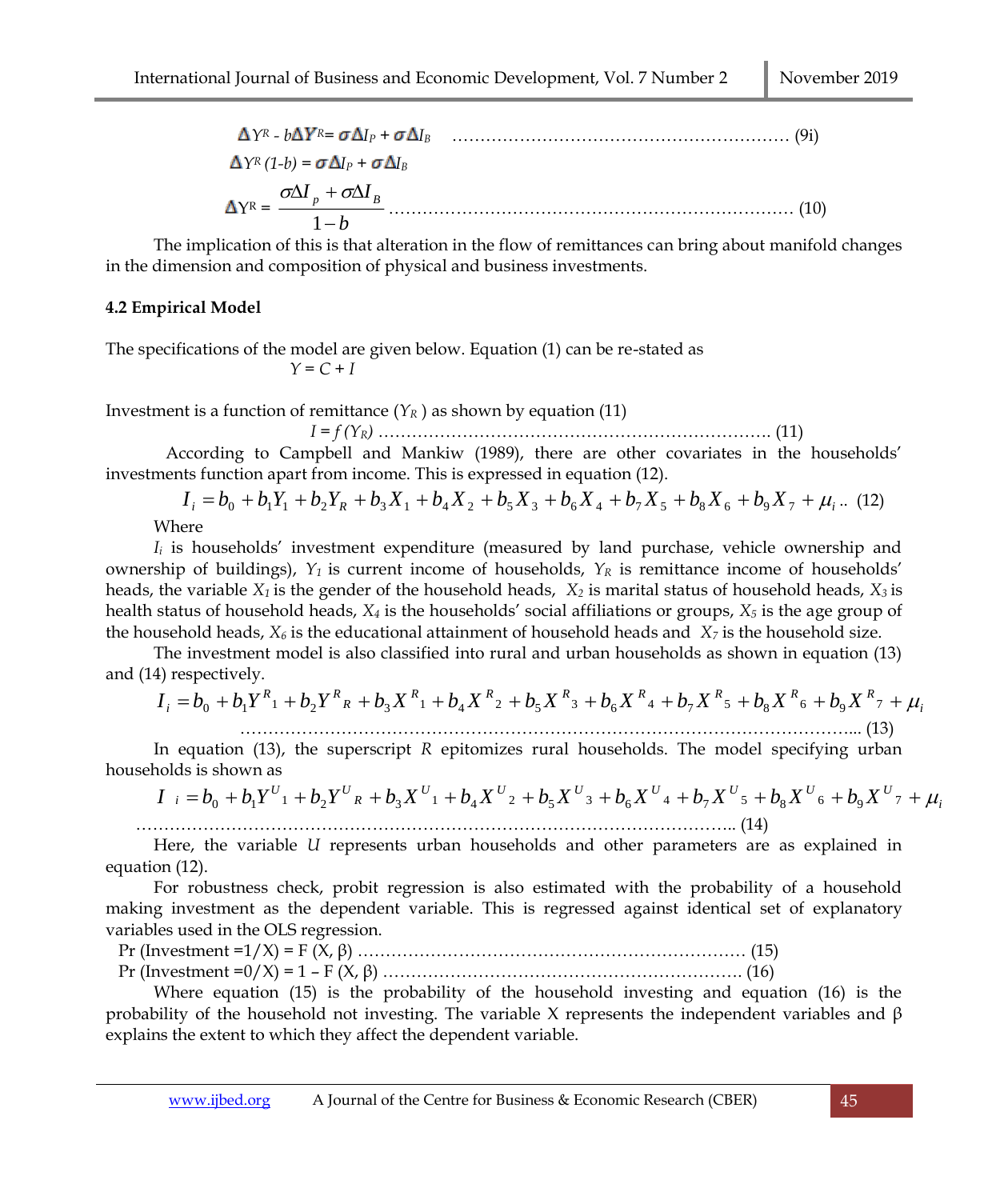#### **4.3 Estimation Technique**

The study adopts regression OLS regression technique in its estimation. The probit regression is also used for robustness check of the OLS estimates. Remittance is a major determinant of household income, consumption and investment. However, there are several factors that could affect remittances, meaning that it is an endogenous variable. Consequently, the use of the OLS technique alone leads to endogeneity problem that can affect the reliability of estimated results. The instrumental variable is introduced to correct endogeneity problem associated with similar research. The original model of this study  $[I = f(Y)]$  can be re-stated as

$$
Investment = \alpha + \beta_{ij} \sum X_{ij} + \mu_i
$$
\n(17)

Where *I* am the investment expenditure of the household; *Xij* are vectors of household and community characteristics including remittance income while  $\mu_i$  is stochastic term.

In most studies, in the process of evaluating the impacts of remittances, the problem of endogeneity is not solved. Endogeneity occurs when the explanatory variables and error term are correlated, thus negating one of the assumptions of the ordinary least square technique. Given the sample of the HNLSS (2009/2010), external influences like household income situation (stability or otherwise) and total nonfood consumption expenditure not included in the original investment expenditure equation (equation 11) may affect what is recorded as remittance influence on investment, thus making remittance variable endogenous. To extricate this effect, the study adopts the Heckman (1979) first and second stage equation models. In the first stage, the endogenous variable (remittance income) is regressed against the instrument as

$$
\text{Re } m_i = \alpha + Z_1 \phi_1 + Z_2 \phi_2 + \mu_i \tag{18}
$$

Where  $Z_1$  and  $Z_2$  are the coefficients of the parameters to be estimated; the instruments  $\phi_1$  and  $\phi_2$ represent the stability or non-stability (household income situation) of household income and the total non-food consumption expenditures of households, respectively.

The predicted value of remittance income (*Remi*) is then substituted into the second stage equation of Heckman viz

$$
I = \alpha + \beta_1 \operatorname{Re} m_i + \beta_{ij} \sum X_{ij} + \varepsilon_i \qquad \qquad \dots \dots \dots \dots \dots \dots \dots \dots \dots \dots \dots \tag{19}
$$

#### **5. Results and Discussion**

The estimates of the specified model and their implications in respect of achieving the underlying objectives of this study are elucidated below.

## **5.1 Aggregate Remittances**

In Table 5, a percent rise in remittances leads to a significantly positive change in households' investment of 14.6% in rural areas and 16.4% in urban areas. Thus, the growth in households' investment as a result of remittances is more in urban areas than in rural areas. This can be attributed to the increased investment opportunities in urban areas than rural areas. In the geo-political zones, a similar change in remittances from migrants generates a significant and positive pattern in households' investments of 46.9% in the North Central, 12.6% in the South West and 12.5% in the South South. In the North West, the relationship between remittances and households' investment is significantly negative at 23.7%. All these insinuate that remittances have direct relationship with households' investment in the North Central, North East, South South and South West whilst the relationship is inversed in the North West. There is a fall in the investment expenditure of households when migrants send more remittances to them in the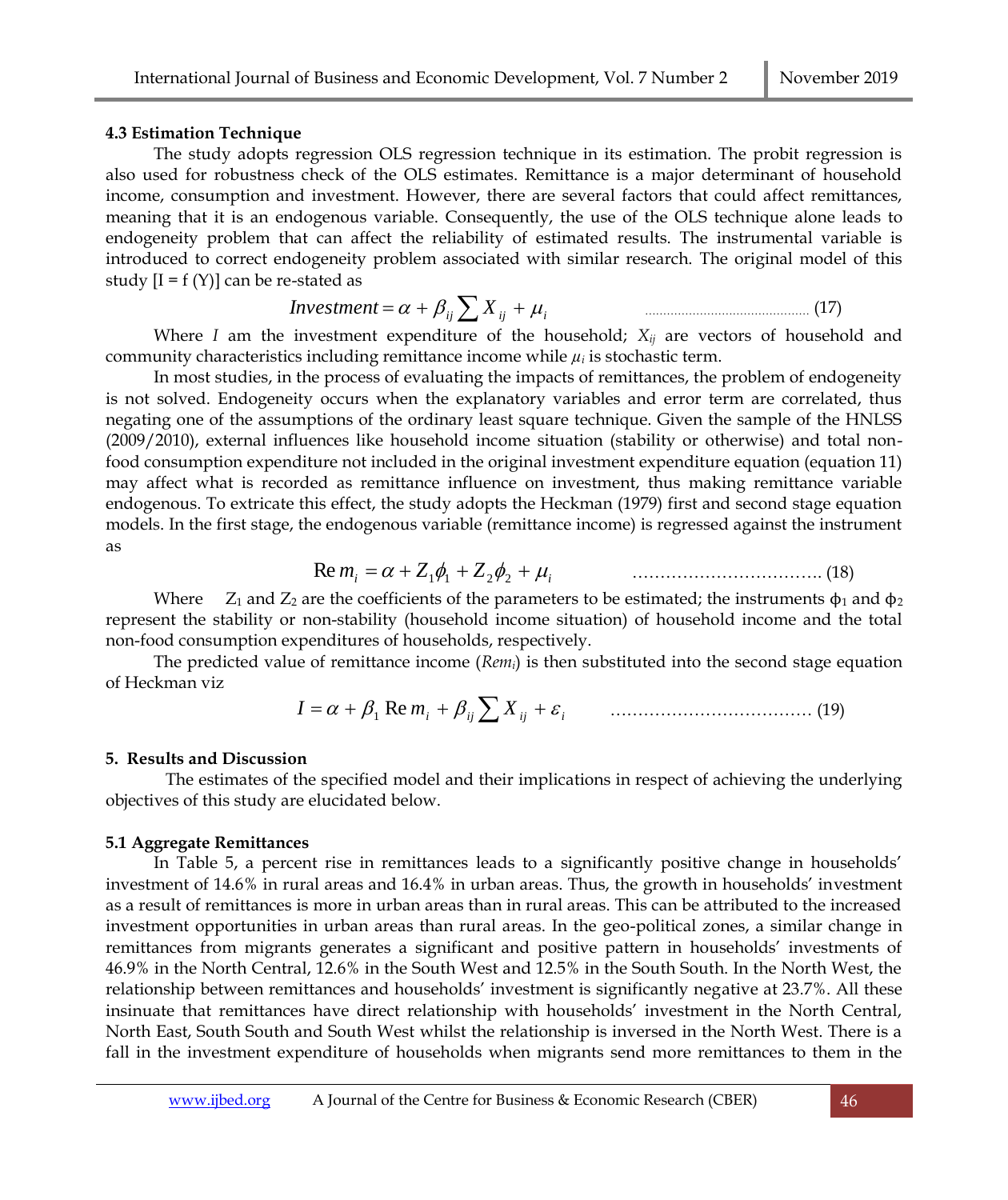North West and South East zones than in other geo-political zones. There is a high prevalence of households below the poverty line in these two geo-political zones (North West and South East) than their counterparts in other geo-political zones. This may contribute to the preponderance of more households struggling to increase their consumption share in a bid to survive in the North West and South South.

In households with male heads, investments in these households grows significantly at 82.1% in the rural areas, 148% in the South East and 61.4% in the South West zones. In the South South, this is significantly negative at 56.6% and at 10% level of significance. It is common to find more male heads that are self-employed in farming in the rural areas and high level of involuntary employment in urban areas. Furthermore, households' investments is significantly high in the South East and South West zones, given the argument that male-heads in the South East are astute in entrepreneurial abilities while those in the South West are more educated and can earn higher income relative to their counterparts in other zones.

When the heads of households are married, the investment share of such households rises significantly and positively by 32.4% in rural areas and 38.8% in urban areas. In other words, the proportion of households' investment among the aggregate remittances' recipients is higher in the urban areas than in the rural areas. It has been shown in the background of this study that there is a high prevalence of poverty in the rural areas than in the urban areas of Nigeria. Besides, it has been argued by several literatures on remittances that poor households consume more and invest less than the non-poor. In the geo-political zones, investment across this set of households is significantly negative at 127% in the South East and significantly positive at 79.4% in the South West. It is common to find larger households as a result of polygamy in the South West than in other geo-political zones in the southern part of Nigeria. It is argued that households with many members have a higher tendency to invest more than households with fewer members. However, investments are significantly negative in households with un-married heads in the North Central zone. Most households across this group may be having fewer migrants due to the relative peace in this zone.

In the case of households' heads in the working population (15-60 years), investments in the respective households are significant and negative at -44.5% in the rural areas and a significantly positive change of 97.3% in the urban areas. The disparity in the level of poverty across households in most rural and urban areas may be a contributive factor to these differences in investments. In households where the heads have secondary education, there is a significantly positive change in investment of 69% in rural areas and 62% in their counterparts with primary education. This is indicative of the fact that highly educated individuals who receive aggregate remittances invest more than those with relatively lower level of education in the rural areas. This trend is also largely replicated in the geo-political zones of Nigeria.

Similarly, the share of investments when the size of the households is large (4-6 members) is significant and negative in the rural areas (-74.7%) and, in the urban areas, (-62.5%) when the size of the households is small (1-3 members). The argument that the larger the size of a household, the greater is its potential of having more farms and investment in the rural areas holds. This is contrary to the prevailing circumstance in most urban areas where the burden of taking care of the households rests on the shoulder of the households' heads alone.

In situations where the heads of households belong to fewer associations or clubs, the investment portfolio of such households is significantly positive at 48.3% in the urban areas and significant and negative (-117%) in the North Central zone. In other words, investments in households increase in the urban areas and plummets in the North Central zone among the recipients of aggregate remittances when the households' heads belong to fewer associations. This suggests that it is not all kinds of associations that households belong to that influence investments in these households.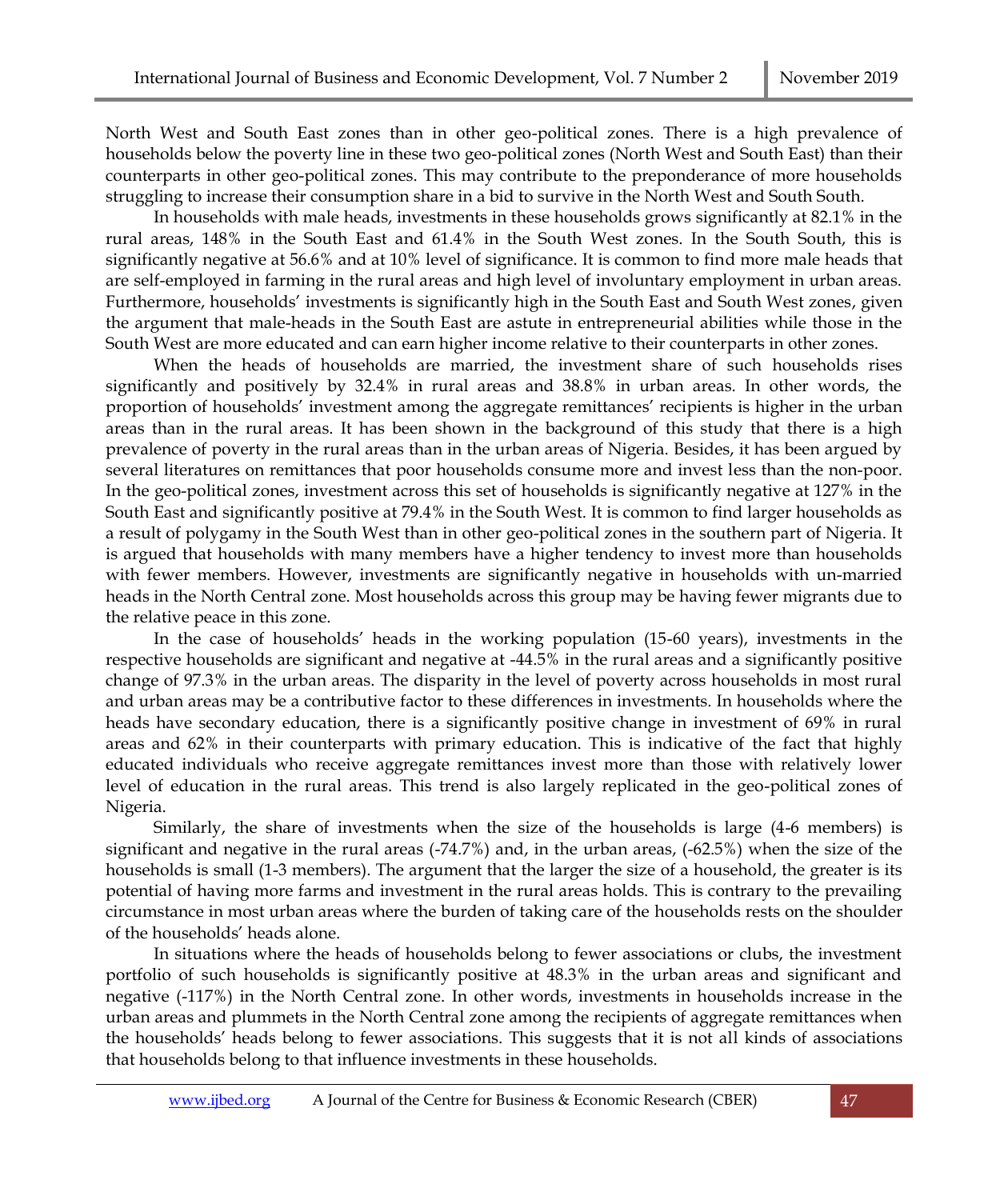| Investment                | Rural         | Urban         | North         | North        | North         | South         | South        | South         |
|---------------------------|---------------|---------------|---------------|--------------|---------------|---------------|--------------|---------------|
|                           |               |               | Central       | East         | West          | East          | South        | West          |
| Remittance                | 0.1457        | 0.1641        | 0.4690        | 0.4805       | $-0.2365$     | $-0.1459$     | 0.1245       | 0.1258        |
|                           | $(3.75)$ ***  | $(4.68)$ ***  | $(7.50)$ ***  | $(-1.78)$ *  | $(-2.06)$ **  | $(-0.25)$     | $(1.78)$ *   | $(2.25)$ **   |
| Male-headed               | 0.8206        | $-0.1050$     |               | 1.3392       | 1.1045        | 1.4786        | $-0.5658$    | 0.6138        |
| households                | $(4.52)$ ***  | $(-0.54)$     |               | (0.61)       | (0.74)        | $(4.42)$ ***  | $(-1.66)$ *  | $(3.04)$ ***  |
|                           |               |               |               |              |               |               |              |               |
| Female-headed             |               |               | 0.1325        |              |               |               |              |               |
| household                 |               |               | (0.50)        |              |               |               |              |               |
| Married                   | 0.3239        | 0.3875        |               |              | $-0.7762$     | $-1.2758$     | 0.5857       | 0.7936        |
|                           | $(1.74)$ *    | $(2.02)$ **   |               |              | $(-0.44)$     | $(-4.73)$ *** | (1.48)       | $(4.17)$ ***  |
| Un-married                |               |               | $-1.0538$     | 2.7079       |               |               |              |               |
|                           |               |               | $(-3.25)$ *** | (1.56)       |               |               |              |               |
| Active                    | $-0.4451$     | 0.9734        | 2.0057        |              | $-1.6402$     |               | 0.4121       | 0.4444        |
|                           | $(-2.15)$ **  | $(5.84)$ ***  | $(6.34)$ ***  |              | $(-3.78)$ *** |               | (1.15)       | $(2.16)$ **   |
| In-active                 |               |               |               | $-1.1692$    |               | $-0.3187$     |              |               |
|                           |               |               |               | $(-1.29)$    |               | $(-1.06)$     |              |               |
| No formal education.      |               | $-1.3961$     |               | $-0.5608$    |               | $-0.5824$     | $-0.0788$    | $-0.7857$     |
| /vocation                 |               | $(-6.67)$ *** |               | $(-0.32)$    |               | $(-0.79)$     | $(-0.20)$    | $(-2.90)$ *** |
| Primary Education         | 0.6186        | $-0.8697$     | 0.9496        |              | $-0.2255$     | $-1.5252$     |              |               |
|                           | $(2.52)$ **   | $(-4.34)$ *** | $(3.13)$ ***  |              | $(-0.38)$     | $(-2.09)$ **  |              |               |
| Secondary Educ.           | 0.6895        | $-1.0310$     | 0.4796        | 2.1587       | 0.4680        | $-0.7866$     | 0.4944       | $-0.7801$     |
|                           | $(3.27)$ ***  | $(-6.10)$ *** | $(1.67)$ *    | (1.45)       | (0.82)        | $(-1.10)$     | (1.51)       | $(-2.89)$ *** |
| <b>Tertiary Education</b> | 0.4018        |               | 1.3160        |              | 0.6104        |               | 1.4543       | $-0.1647$     |
|                           | $(1.83)$ *    |               | $(4.53)$ ***  |              | (0.87)        |               | $(4.14)$ *** | $(-0.63)$     |
| Households with 1-3       | $-0.2342$     | $-0.6247$     | $-0.3305$     | $-2.9065$    |               | 0.9304        | $-0.0091$    | 0.3584        |
| members                   | $(-0.91)$     | $(-3.78)$ *** | $(-1.42)$     | $(-2.13)$ ** |               | $(3.25)$ ***  | $(-0.03)$    | $(1.68)$ *    |
| Households with 4-6       | $-0.7471$     |               |               | $-0.5895$    | $-0.9120$     |               |              |               |
| members                   | $(-2.65)$ *** |               |               | $(-0.67)$    | $(-1.51)$     |               |              |               |
| Households of 7           |               |               |               |              | $-0.8090$     | 1.4898        |              | $-0.3346$     |
| members & above           |               |               |               |              | $(-1.36)$     | $(3.03)$ ***  |              | $(-0.84)$     |
| Few Affiliations          |               | 0.4833        | $-1.1749$     |              |               |               | 0.0990       |               |
|                           |               | $(2.06)$ **   | $(-3.15)$ *** |              |               |               | (0.24)       |               |
| Large Affiliations        |               |               |               |              |               |               |              |               |
| Healthy                   | $-0.2722$     | 0.3756        | 0.1161        | $-0.1343$    | $-0.1006$     |               | 0.5233       | 0.1836        |
|                           | $(-1.91)$ *   | $(2.72)$ ***  | (0.61)        | $(-0.13)$    | $(-0.25)$     |               | $(1.90)$ *   | (1.09)        |
| Unhealthy                 |               |               |               |              |               | $-0.1405$     |              |               |
|                           |               |               |               |              |               | $(-0.61)$     |              |               |
| $\mathbb{R}^2$            | 8.5%          | 16.7%         | 25.7%         | 64.5%        | 26.9%         | 27.6%         | 16.2%        | 12.1%         |
| Observation               | 835           | 823           | 400           | 34           | 77            | 234           | 324          | 589           |

Table 5. The Impact of Remittances on Households Investment in Rural and Urban Areas and in the Geo-Political zones of Nigeria

Source: Author's computation using Stata

Notes: Absolute value of robust t or z statistics in parenthesis. \*, \*\* and \*\*\* represent 10%,

5% and 1% statistically significant levels respectively.

## **5.2 Cash Remittance**

In Table 6, if cash remittance is increased by one per cent, this leads to a significant increase in households' investment by 7.3% in the rural areas and 13.1% in the urban areas. Most households in the rural areas are complacent with the need to survive but when they receive cash remittance, this additional resource motivates them to seek for other outlets where to put their means to leverage additional benefits. However, most of such economic opportunities are available in the urban areas. Thus, households that receive cash remittance in the urban areas stand greater chances of investing more than their counterparts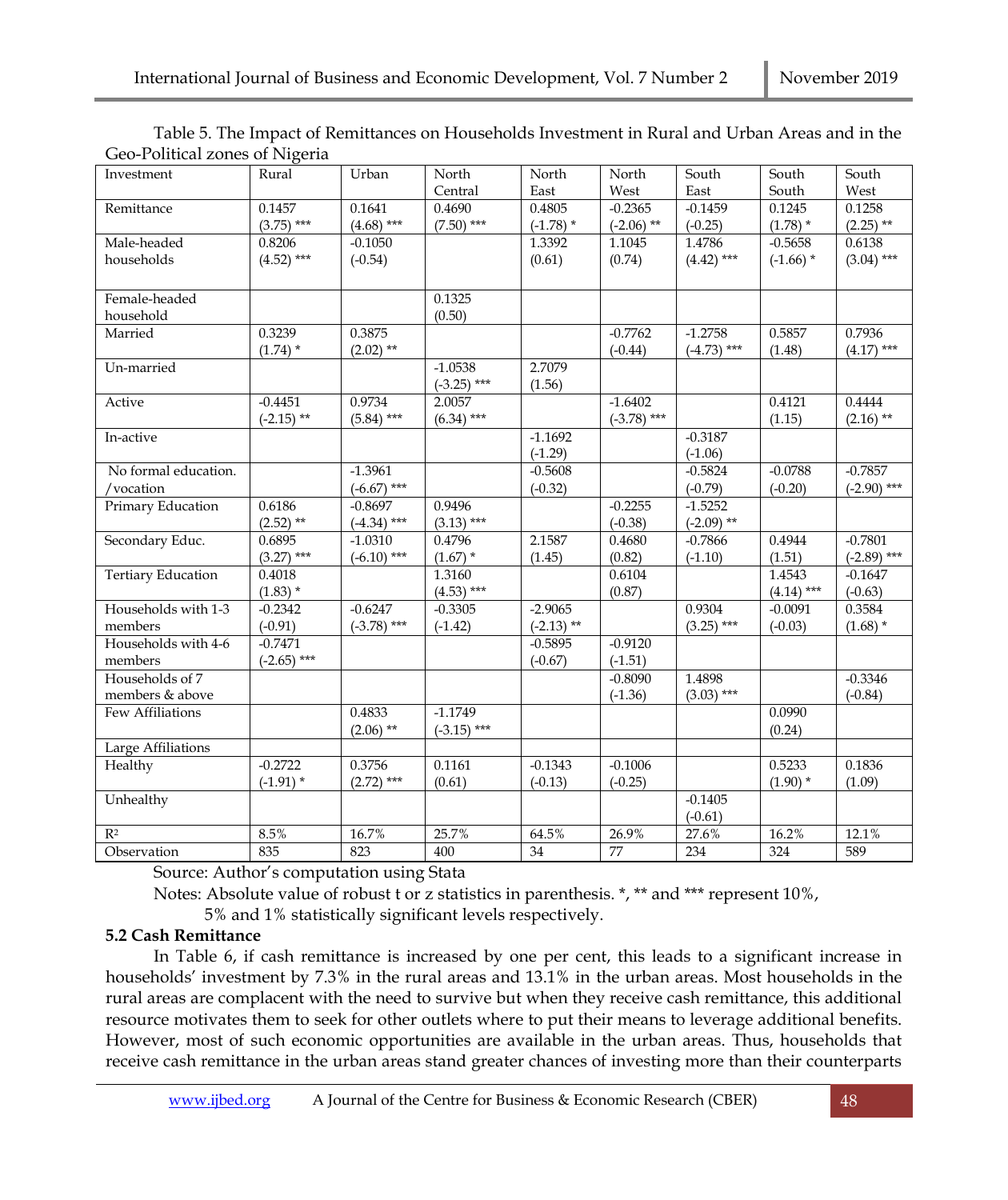in the rural areas. Apart from the North Central and South West zones where investments in households are significantly positive at 46.6% and 11.7% respectively when cash remittance increases marginally, the interaction between the two variables (cash remittance and households' investment) is significantly negative: North East -56.1%; North West - 28.1%; South East - 6% and South South -18.8%. The level of educational advancement among households in the North Central and South West could be responsible for the increases in households' investment when more cash remittance is received.

In households with male-heads, investment among cash remittance recipients is significantly positive at 75.2% in urban areas and 109% in the South East. This infers that there are increases in households' investment expenditures in the urban areas than in the rural areas. Given the disparities in the prevalence of social and economic infrastructures in the rural and urban areas which is in favor of the latter, most households invest in the urban areas than in the rural areas. Similarly, majority of households in the South East are astute in the act of trading which requires them to invest most of their receipts than their counterparts who are mostly salary earners in other geo-political zones.

Whether the households' heads are married or not has no significant role to play on changes in the households' investment expenditures in the rural and urban areas. In the geo-political zones, when the households' heads are married, investments in such households are negative in the North West at -18% and South East at -154% whilst, in the South South, it is significantly positive at 78.3%. These differences in investments may be due to the degree of risk aversion of households' heads to investment in the geopolitical zones. If this degree is high, the households' investment propensities will be low and vice versa.

For those in the active age group or working population, the share of investments is significantly positive in rural areas and negative in the urban areas. This stems from the relative cost of livings in the urban and rural areas which is in favor of the latter and, thus, allows households in this area to invest more. In the North Central (2.0165), South East (1.2455) and South South (0.5856), the share of investments expenditures of households is largely positive, but conspicuously negative in the North West (-1.8297). The constituents of the North Central zone of Benue, Kogi, Kwara, Nassarawa, Niger, Plateau and Abuja are classified under the middle belts and most households in this zone share similar attributes with households in the southern zones. All other things being equal, an average household in the southern part of Nigeria invests more than it's counterpart in the north. Unsurprisingly, investment is low among households whose heads are in-active or aged in the South West. This group of households' heads is not physically strong to increase their income level and investment horizon.

The education of households' heads is an important determinant of the level of significance of households' investment. The shares of households' investment expenditures are significantly negative in rural areas and significant and positive in the urban areas. Alternatively, investments in households soar among cash remittance recipients at all educational backgrounds in the urban areas but decline in the rural areas. In the geo-political zones, the proportion of investment expenditures of households is more significant and increasing when the households' heads have tertiary education than when they are illiterates or unskilled.

Investments in households when the size of such households is large (above 3 members) is more significantly negative than when it is small (1- 3 members) in the urban areas of Nigeria. This is evident from the Table 6 in which households' investment expenditures fall significantly when the household's size is in the former category (above 3 members) at -73.1% and at 5 percent level of significance in contrast to a fall in investment of -15.8% in the latter group (1-3 members) in the urban areas. Investments in households respond significantly and positively across healthy households' heads at 40.2% in the rural areas and 73.6% in the South South. There is an overall increase in households' investment expenditures among this group.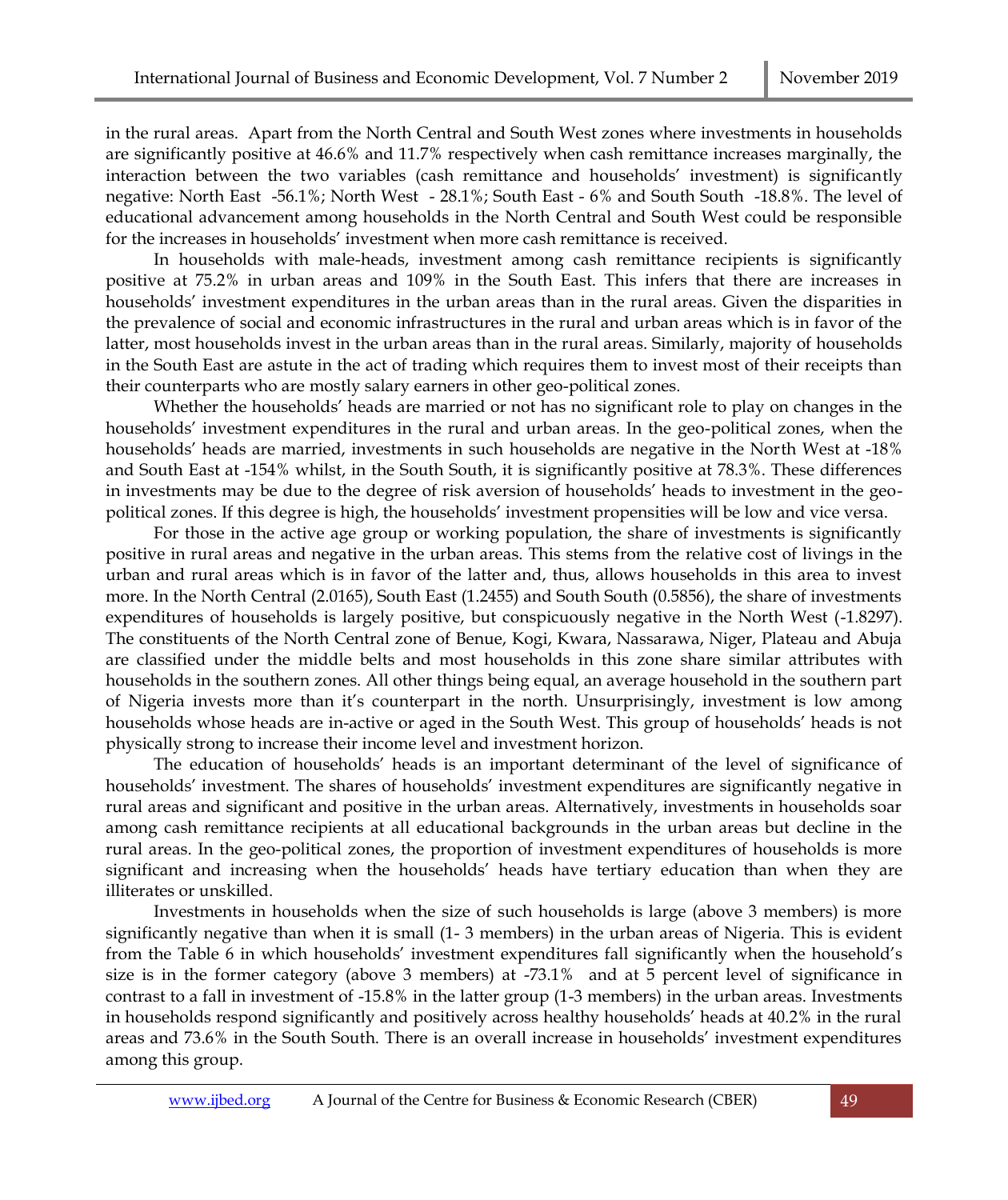| Investment                         | Rural         | Urban        | North        | North        | North        | South         | South         | South         |
|------------------------------------|---------------|--------------|--------------|--------------|--------------|---------------|---------------|---------------|
|                                    |               |              | Central      | East         | West         | East          | South         | West          |
| Cash Remittance                    | 0.0728        | 0.1309       | 0.4661       | $-0.5611$    | $-0.2807$    | $-0.0603$     | $-0.1875$     | 0.1172        |
|                                    | $(2.08)$ **   | $(3.19)$ *** | $(7.15)$ *** | $(-2.17)$ ** | $(1.94)$ *   | $(-1.07)$     | $(-2.62)$ *** | $(2.31)$ **   |
| Male-headed                        | 0.0345        | 0.7518       |              | 1.1440       | 1.2165       | 1.0974        | $-0.3281$     |               |
| households                         | (0.19)        | $(3.92)$ *** |              | (0.56)       | (0.73)       | $(3.29)$ ***  | $(-0.95)$     |               |
| Female-headed                      |               |              | 0.0100       |              |              |               |               | $-0.6190$     |
| household                          |               |              | (0.38)       |              |              |               |               | $(-3.06)$ *** |
| Married                            | 0.1631        | 0.2591       | 1.0197       |              | $-0.1796$    | $-1.5358$     | 0.7826        |               |
|                                    | (0.89)        | (1.34)       | $(3.12)$ *** |              | $(-0.08)$    | $(-5.97)$ *** | $(2.02)$ **   |               |
| Un-married                         |               |              |              | 2.9983       |              |               |               | $-0.7986$     |
|                                    |               |              |              | $(1.78)$ *   |              |               |               | $(-4.19)$ *** |
| Active                             | 1.4038        | $-0.4038$    | 2.0165       | 1.0707       | $-1.8297$    | 1.2455        | 0.5856        |               |
|                                    | $(8.39)$ ***  | $(-1.91)$ *  | $(6.33)$ *** | (1.21)       | $(-2.65)$ ** | $(3.74)$ ***  | $(1.71)$ *    |               |
| In-active                          |               |              |              |              |              |               |               | $-0.4529$     |
|                                    |               |              |              |              |              |               |               | $(-2.19)$ **  |
| No formal education.               | $-1,7163$     |              |              | $-0.2103$    | $-0.6870$    |               |               | $-0.8038$     |
| /vocation                          | $(-8.42)$ *** |              |              | $(-0.13)$    | $(-0.79)$    |               |               | $(-2.96)$ *** |
| Primary Education                  | $-1.0665$     | 0.7030       | 0.9857       |              | $-0.8254$    | $-0.3855$     | 0.1223        |               |
|                                    | $(-5.45)$ *** | $(2.76)$ *** | $(3.23)$ *** |              | $(-1.06)$    |               | (0.33)        |               |
|                                    |               |              |              |              |              | $(-1.06)$     |               |               |
| Secondary Educ.                    | $-1.4719$     | 0.6565       | 0.5027       | 2.5461       | 0.07215      | 0.4043        | 0.4546        | $-0.805$      |
|                                    | $(-8.81)$ *** | $(3.06)$ *** | $(1.74)$ *   | $(1.78)$ *   | (0.11)       | $(-1.15)$     | (1.35)        | $(-2.88)$ *** |
| <b>Tertiary Education</b>          |               | 0.3523       | 1.3254       |              |              | 3.0139        | 2.4818        | $-0.1572$     |
|                                    |               | (1.58)       | $(4.53)$ *** |              |              | $(3.46)$ ***  | $(6.60)$ ***  | $(-0.60)$     |
| Households with 1-3                | $-0.3671$     | $-0.1583$    | $-0.3431$    | $-2.5886$    | 0.8163       | $-0.5493$     | 0.1360        | 0.3569        |
| members                            | $(-2.23)$ **  | $(-0.59)$    | $(-1.46)$    | $(-1.94)$ *  | (1.15)       | $(-1.23)$     | (0.42)        | (0.095)       |
| Households with 4-6                |               | $-0.7312$    |              | $-0.8276$    | $-0.1161$    | $-1.8739$     |               |               |
| members                            |               | $(-2.51)$ ** |              | $(-0.94)$    | $(-0.23)$    | $(-3.89)$ *** |               |               |
| Households<br>of<br>$\overline{7}$ | $-0.3035$     |              |              |              |              |               |               | $-0.3454$     |
| members & above                    | $(-1.32)$     |              |              |              |              |               |               | $(-0.86)$     |
| Few Affiliations                   |               |              | $-1.1636$    |              |              |               | 0.3199        |               |
|                                    |               |              | $(-3.10)$    |              |              |               | (0.82)        |               |
| Large Affiliations                 |               |              |              |              |              |               |               |               |
| Healthy                            | 0.4024        |              | 0.1059       | 0.1891       | $-0.309$     | 0.1915        | 0.7355        | 0.1873        |
|                                    | $(3.02)$ ***  |              | (0.55)       | (0.18)       | (0.06)       | (0.87)        | $(2.82)$ ***  | (1.10)        |
| Unhealthy                          |               | 0.2264       |              |              |              |               |               |               |
|                                    |               | (1.52)       |              |              |              |               |               |               |
| $\mathbb{R}^2$                     | 22.3%         | 6.9%         | 24.8%        | 66.9%        | 24.7%        | 35.8%         | 26.9%         | 12.0%         |
| Observation                        | 780           | 809          | 400          | 34           | 59           | 216           | 292           | 588           |

Table 6. The Impact of Cash Remittance on Households Investment in Rural and Urban Areas and in the Geo-Political zones of Nigeria

Source: Author's computation using Stata

Notes: Absolute value of robust t or z statistics in parenthesis. \*, \*\* and \*\*\* represent 10%,

5% and 1% statistically significant levels respectively.

## **5.3 Food Remittance**

In Table 7, a percentage increase in food remittance generates significant and positive change in households' investments of 49.4% in rural areas and 74.2% in the South East. Households' investment expenditures increase significantly and positively when food remittance is sent by migrants in the rural areas than in the urban areas and in the South East than in other geo-political zones. Most of the agricultural produce in Nigeria are generated from the rural areas and when households that inhabit such areas get additional food supports from migrants, they tend to invest the surplus resource than the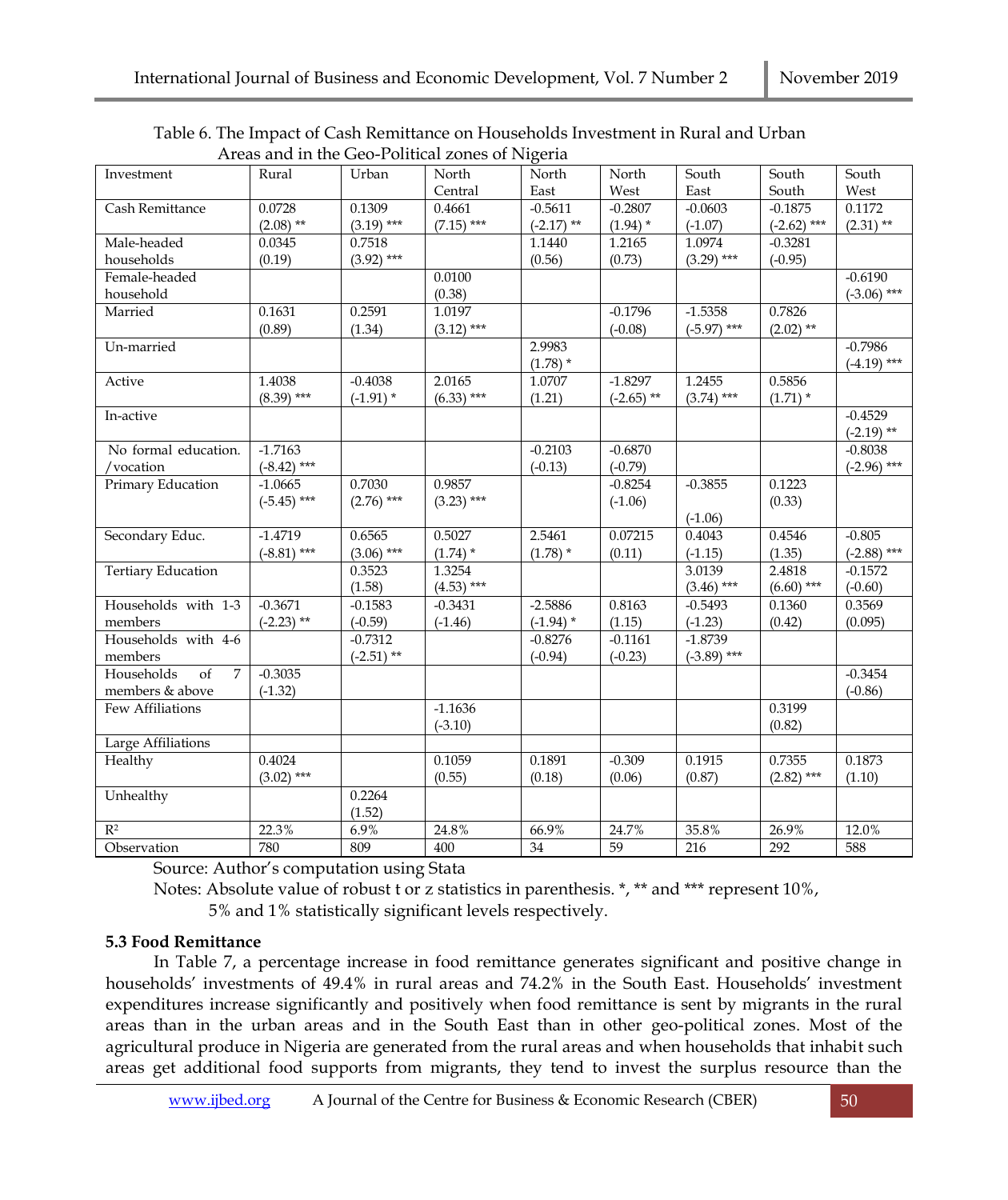situation that prevail in the urban areas where food remittance is consumed because of the dearth of this resource in the urban areas. Besides, investment is high among food remittance recipients in the South East because of their inclination towards investment relative to their counterparts in other geo-political zones. Also, the impact of food transfer on investments in households where the heads are males is significantly positive in the urban areas and negative in the South East. In the background of this study, male is found to invest more in the urban areas, ceteris paribus.

In households where the heads are married, investment among food remittance recipients is growing conspicuously at 6.93% in the urban areas and 345% in the South East at 1% level of significance. In the urban areas, most married couples work in different organizations and have different sources of income relative to their counterparts that work in the same farms or local crafts in the rural areas. The former, thus, have the potential of minimizing their levels of misfortune in the event of loss of income and can invest more than the latter. Furthermore, investment is high among households whose heads are married in the South East as most of them have greater propensities to invest.

Among households' heads that are active (15-60 years), there is a significant decline in the share of households' investments across food remittance recipients in the rural areas (-2.1042) and in the North West (-3.3936) while the share increases by 329% at 1% significant level in the urban areas. The reason is not far-fetched. Majority of households in the rural areas and in the North West are skillful in the act of farming and migrants may not see the need to send food remittance to households in these areas. Most households' heads in the urban areas are paid workers or business inclined and expenditures on food constitute lion's share of their households' budget. Thus, when they receive food supports from migrants, the resources that were previously used to purchase such consumables will now be available for investments.

It is obvious from the Table 7 that households' investment portfolio is significantly negative when the households' heads have different strata of education in the rural areas and significantly positive in the urban areas with mixed outcomes in the geo-political zones. This insinuates that food transfers are hardly sent to the rural areas relative to the urban areas.

| Investment                      | Rural         | Urban        | North       | South         |
|---------------------------------|---------------|--------------|-------------|---------------|
|                                 |               |              | West        | East          |
| Food Remittance                 | 0.4939        | 0.0400       | 0.2747      | 0.7423        |
|                                 | $(4.75)$ ***  | (0.39)       | (1.43)      | $(6.15)$ ***  |
| Male-headed households          | 0.1823        | 3.2994       |             | $-2.9996$     |
|                                 | (0.10)        | $(7.68)$ *** |             | $(-4.00)$ *** |
| Female-headed household         |               |              | $-0.3329$   |               |
|                                 |               |              | $(-0.52)$   |               |
| Married                         | $-0.3726$     | 0.0693       |             | 3.4515        |
|                                 | $(-0.21)$     | $(5.81)$ *** |             | $(3.69)$ ***  |
| Un-married                      |               |              |             |               |
| Active                          | $-2.1042$     | 3.2938       | $-3.3936$   |               |
|                                 | $(-3.33)$ *** | $(5.81)$ *** | $(-2.71)$ * |               |
| In-active                       |               |              |             | 2.4517        |
|                                 |               |              |             | $(03.59)$ *** |
| No formal education. / vocation |               |              |             | 0.5412        |
|                                 |               |              |             | (0.53)        |
| Primary Education               | $-0.8731$     | 4.8992       | $-3.2804$   | $-0.0182$     |
|                                 | $(-1.02)$     | $(4.76)$ *** | $(-2.53)$ * | $(-0.02)$     |
| Secondary Educ.                 | $-1.9033$     | 3.8165       | $-3.9720$   |               |

Table 7. The Impact of Food Remittance on Households Investment in Rural and Urban Areas and in the Geo-Political zones of Nigeria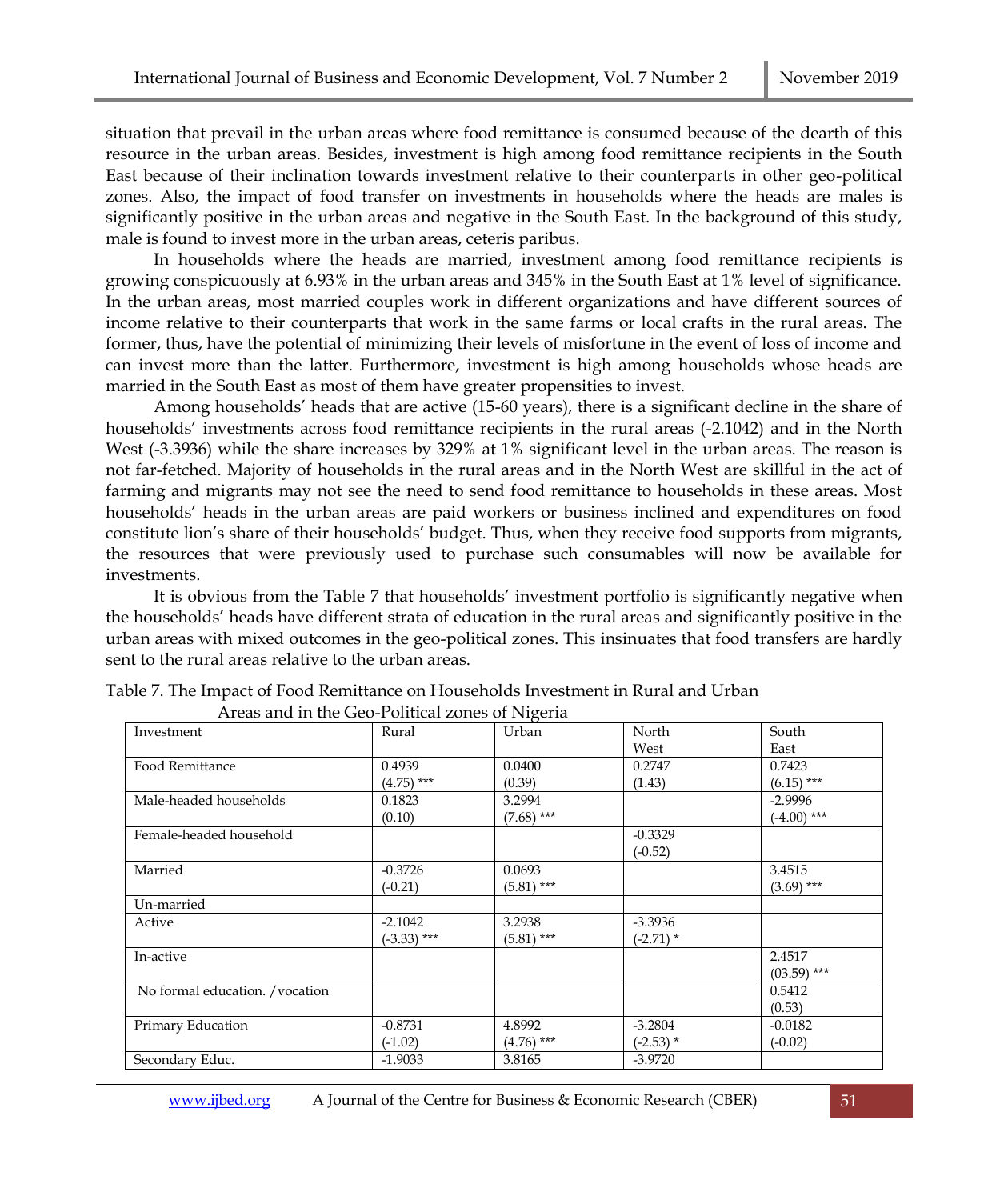|                                 | $(-2.25)$ **  | $(5.28)$ *** | $(-4.36)$ ** |              |
|---------------------------------|---------------|--------------|--------------|--------------|
| <b>Tertiary Education</b>       | $-0.4652$     | 4.9248       |              | 1.5552       |
|                                 | $(-0.63)$     | $(3.21)$ *** |              | $(2.59)$ **  |
| Households with 1-3 members     | $-1.2950$     | 1.0292       | 3.3260       | $-0.1469$    |
|                                 | $(-1.66)$     | $(2.54)$ **  | (1.52)       | $(-0.15)$    |
| Households with 4-6 members     | $-1.4197$     | 0.7270       |              | $-0.5052$    |
|                                 | $(-1.74)$ *   | (1.04)       |              | $(-0.53)$    |
| Households of 7 members & above |               |              | 1.6244       |              |
|                                 |               |              | (1.22)       |              |
| Few Affiliations                |               |              |              |              |
| Large Affiliations              |               |              |              |              |
| Healthy                         |               |              | 1.4657       | 2.6150       |
|                                 |               |              | (1.89)       | $(5.63)$ *** |
| Unhealthy                       | $-2.0474$     | 2.1454       |              |              |
|                                 | $(-3.79)$ *** | $(2.70)$ *** |              |              |
| $R^2$                           | 61.7%         | 86.5%        | 92.9%        | 80.6%        |
| Observation                     | 71            | 79           | 12           | 59           |

Source: Author's computation using Stata.

 Notes: Absolute value of robust t or z statistics in parenthesis. \*, 1\*\* and \*\*\* represent 10%, 5% and 1% statistically significant levels respectively.

#### **5.4 Other Remittances**

In Table 8, other remittances make significant contribution to households' investment exclusively in the rural areas. In comparison to cash and food remittances, the quantities of other remittances sent to households are disproportionately low. A percentage increase in other remittances significantly and negatively affects households' investment by -26.8% in the rural areas. Given the insufficient amount of other remittances from migrants, most households utilize other remittances for consumption rather than investment. This kind of remittance does not contribute significantly to households' investments in the urban areas and in the geo-political zones.

Similarly, the share of households' investment expenditure is significant and negative when the headships of households are males in the rural areas. The reduction in households' investment expenses across this group may be borne from the fact that other remittances include items that are not cash or food related like drugs, clothes, school and hospital equipments and toiletries. Although such supplies could generate tremendous benefits to households in the rural settlement in general, the individual benefit across households may be difficult to measure. While cash and food remittances flow from migrants to their respective households, most of other remittances are given to specific communities or group of households in the form of the establishment of hospitals, schools, libraries, amongst others. In households where the heads are married, the households' investment expenditure among other remittance recipients is significantly increasing in the rural areas. From the background of this study, households whose heads are married receive more of other remittances from migrants than their counterparts that are not married.

In the case where households' heads are in the working population, the share of investment in such households is significantly negative in the rural areas. The inference is that most households' heads that are active receive less support of this type of remittance from migrants. Most donations and aids from migrants and other donor organizations are given to the needy like widows, the aged and helpless and less privileged children. Households whose heads are still active are, quite often than not, sidelined by these provisions.

<sup>.</sup>In Table 7 and subsequent ones, the results for some geo-political zones are not reported either because the sample size is insufficient or the estimates do not yield meaningful results.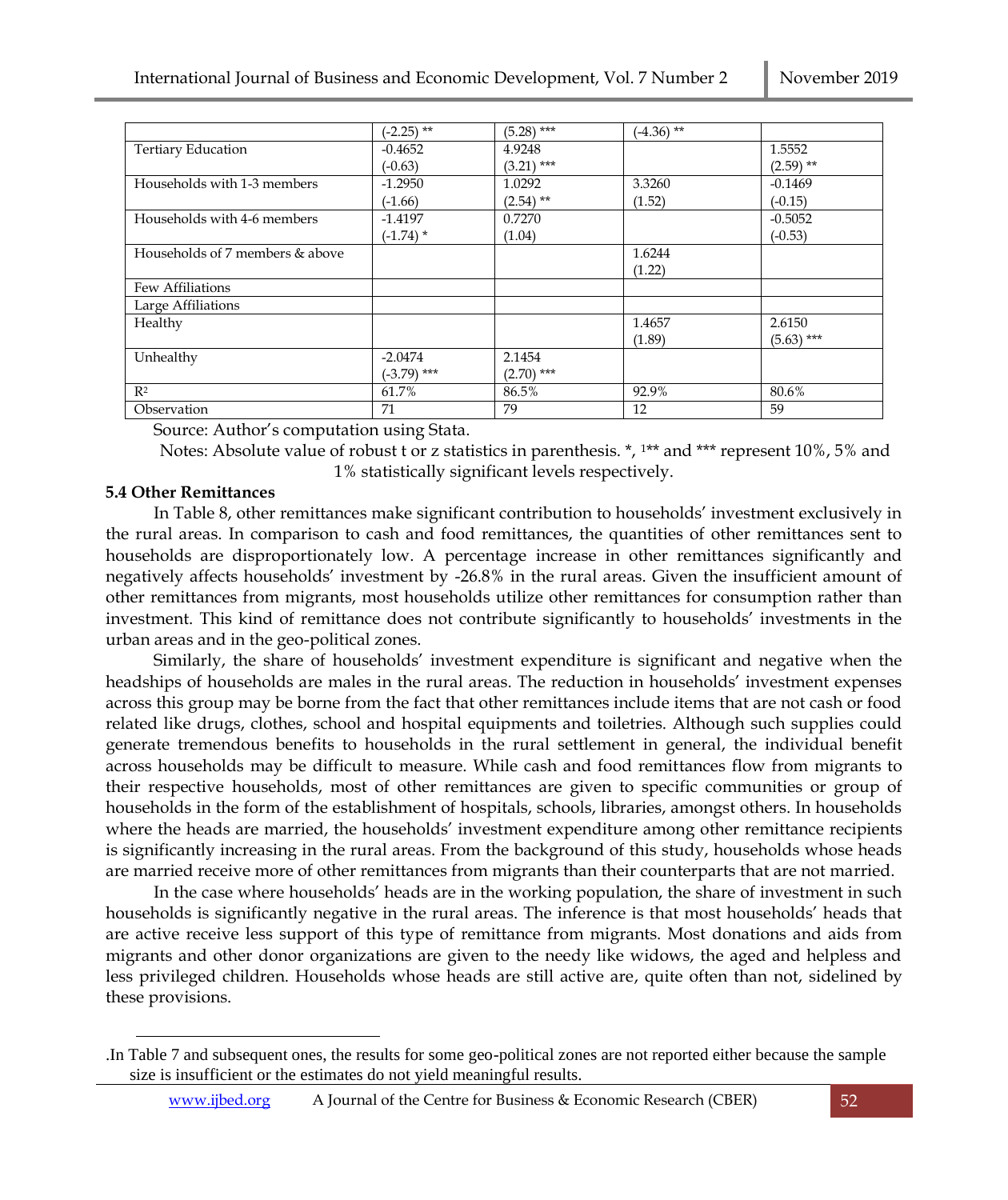The magnitude of investment embarked by households whose heads have completed secondary school education is significant and negative in the rural areas and significantly positive in the North West. As argued previously, most of the receipts from other remittances are put into consumption rather than investment in the rural areas. This may stem from the presumption that the amount of other remittances sent to this group of households is insufficient to spur increases in households' investment. However, the significance of investment in this set of households in the geo-political zone is circumscribed to the North West where its share to the total expenditure is significantly positive.

Households' investment expenditure is significant and positive when the size of the households is large (4-6 members) in the rural areas where the estimated coefficient is increasing at 2.6744 and significantly decreasing at -2.8951 in households where the size is above six members in the North West. Thus, the share of households' investment is rising relative to the total expenditure of the households in the rural areas and decreasing in the North West when the size of the households is large. The more the number of people in a household, the greater is the size of farms maintained by such households in the rural areas and the larger will be the share of their investment expenditure.

| Table 8. The Impact of Other Remittance on Households Investment in Rural and Urban Areas |  |
|-------------------------------------------------------------------------------------------|--|
| and in the Geo-Political zones of Nigeria                                                 |  |

| Investment                      | Rural         | North        |
|---------------------------------|---------------|--------------|
|                                 |               | West         |
| <b>Other Remittance</b>         | $-0.2680$     | $-0.0181$    |
|                                 | $(-4.12)$ *** | $(-0.13)$    |
| Male-headed households          | $-2.0633$     | $-0.4158$    |
|                                 | $(-2.10)$ **  | $(-0.64)$    |
| Female-headed household         |               |              |
| Married                         | 3.2904        |              |
|                                 | $(3.62)$ ***  |              |
| Un-married                      |               |              |
| Active                          | $-1.1061$     |              |
|                                 | $(-2.38)$ **  |              |
| In-active                       |               |              |
| No formal education. / vocation | $-5.8772$     |              |
|                                 | $(-7.24)$ *** |              |
| Primary Education               |               | 2.2813       |
|                                 |               | $(2.50)$ **  |
| Secondary Educ.                 | $-1.4945$     | 3.4286       |
|                                 | $(-2.86)$ *** | (3.20)       |
|                                 |               | $***$        |
| <b>Tertiary Education</b>       | 0.8270        |              |
|                                 | (1.45)        |              |
| Households with 1-3 members     |               |              |
| Households with 4-6 members     | 2.6744        | 0.2166       |
|                                 | $(5.91)$ ***  | (0.19)       |
| Households of 7 members & above |               | $-2.8951$    |
|                                 |               | $(2.24)$ **  |
| Few Affiliations                |               |              |
| Large Affiliations              |               |              |
| Healthy                         | 3.0403        | 2.1033       |
|                                 | $(6.76)$ ***  | $(3.20)$ *** |
| Unhealthy                       |               |              |
| $\overline{\mathbb{R}^2}$       | 92.8%         | 88.9%        |
| Observation                     | 32            | 18           |
|                                 |               |              |

Source: Author's computation using Stata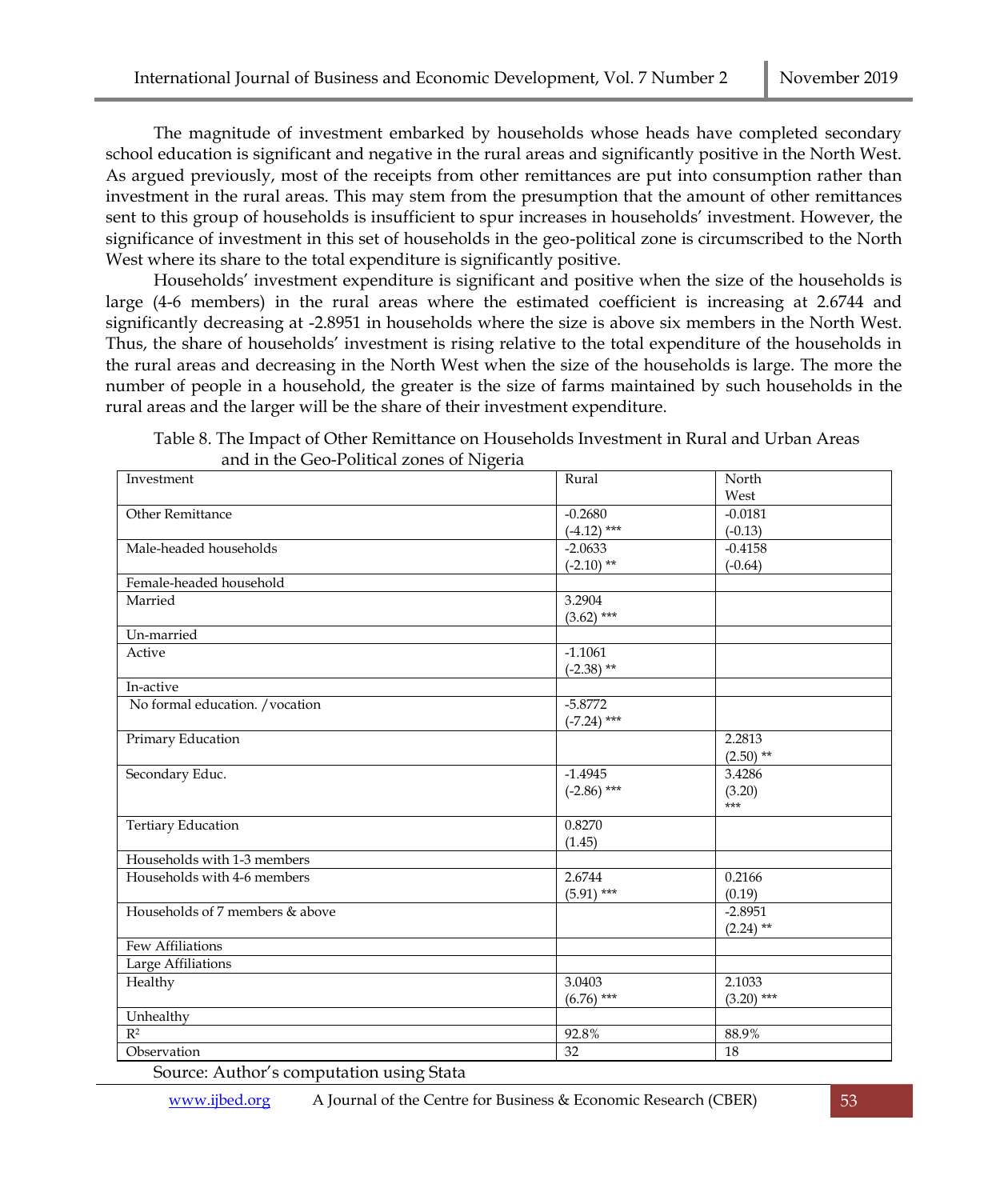Notes: Absolute value of robust t or z statistics in parenthesis. \*, \*\* and \*\*\* represent 10%, 5% and 1% statistically significant levels respectively.

### **5.5 Probit**

In Table 9, the probit estimates are carried out to verify the robustness of the OLS estimates on the impact of remittances on households' investments. The probit result validates the OLS result that remittances are more likely to significantly affect households' investments in both the rural and urban areas of Nigeria.

The probit estimate also agrees with the OLS estimate that remittances are less likely to make significant impact on households' investments across male-headed households in the urban areas. However, the impact of remittances is more likely to be significant on investments in the South East and less likely to be significant on investments in male-headed households in the South South geo-political zones of Nigeria.

The result from probit differs with the OLS estimate that remittances do not significantly affect households' investments across the married heads of households in the rural areas and in the South West. From the probit regression, remittances are less likely to significantly affect investments in households among this set or group in the rural areas and South West contrary to the OLS results. There is a consensus in both probit and OLS on the less likelihood of remittances in impacting investments among couples in the South East.

The estimate from probit corroborates with that of the OLS that remittances are more likely to affect investments in households when the heads of such households are in the active age groups (15-60) years in the urban areas. In the geo-political zones, both estimates suggest that remittances significantly affect households' investments where the heads are active in the North Central and South West.

In terms of education, both the Probit and OLS estimates are in consensus that remittances are less likely to impact households' investments when the households' heads have no formal education or vocation in the urban areas. However, the results contrast with the OLS estimates on this set of households in the geo-political zones of Nigeria. Similarly, when the heads of households have primary school leaving certificate, probit invalidates the OLS estimate by showing that remittances are less likely to impact investment in the rural areas and in the North Central zone. The same results are obtained by probit and OLS on primary school leavers in the urban areas. Different results are obtained by both estimates on secondary school leavers in the rural areas, urban areas and in parts of the zones.

The probit estimate concede to the OLS result that remittances are less likely to significantly affect households' investments when the size of the household is large (above four members) than when it is small (1-3 members).

| Kulai anu Orban Aleas anu in the Geo-I bilittai zones of Ivigeria |              |              |               |             |           |               |             |               |  |
|-------------------------------------------------------------------|--------------|--------------|---------------|-------------|-----------|---------------|-------------|---------------|--|
| Poverty                                                           | Rural        | Urban        | North         | North       | North     | South         | South       | South         |  |
|                                                                   |              |              | Central       | East        | West      | East          | South       | West          |  |
| Remittance                                                        | 0.0371       | 0.0323       | $-0.0265$     | 0.2399      | $-0.1411$ | $-0.1147$     | 0.0379      | 0.0702        |  |
|                                                                   | $(1.91)$ *   | $(1.73)$ *   | $(-0.80)$     | (1.52)      | $(-1.55)$ | $(-2.48)$ **  | (1.55)      | $(2.54)$ **   |  |
| Male-headed                                                       | $-0.1261$    | $-0.0845$    | $-0.6782$     | 3.3921      |           | 1.5118        | $-0.2644$   | $-0.3790$     |  |
| households                                                        | $(-1.11)$    | $(-0.87)$    | $(-3.24)$ *** | $(2.23)$ ** |           | $(4.85)$ ***  | $(-1.81)$ * | $(-2.88)$ *** |  |
| Married                                                           | $-0.0172$    | 0.1928       | 0.9555        |             |           | $-1.3213$     | 0.3251      | 0.0270        |  |
|                                                                   | $(-0.15)$    | $(1.90)$ *   | $(5.14)$ ***  |             |           | $(-4.33)$ *** | $(2.04)$ ** | (0.22)        |  |
| Active                                                            | $-0.2008$    | 0.5706       | 0.6055        | 0.5413      | $-0.0400$ | 0.5598        | 0.2446      | 0.3618        |  |
|                                                                   | $(-2.09)$ ** | $(6.14)$ *** | $(3.80)$ ***  | (0.52)      | $(-0.09)$ | $(2.83)$ ***  | $(1.75)$ *  | $(3.20)$ **   |  |
| No formal education.                                              | $-0.1492$    | $-0.1933$    | $-0.0485$     | 0.8609      | $-0.7796$ | 2.3006        | 0.3140      | $-0.7776$     |  |

Table 9. Probit Regression on the Impact of Remittances on Households Investment in Rural and Urban Areas and in the Geo-Political zones of Nigeria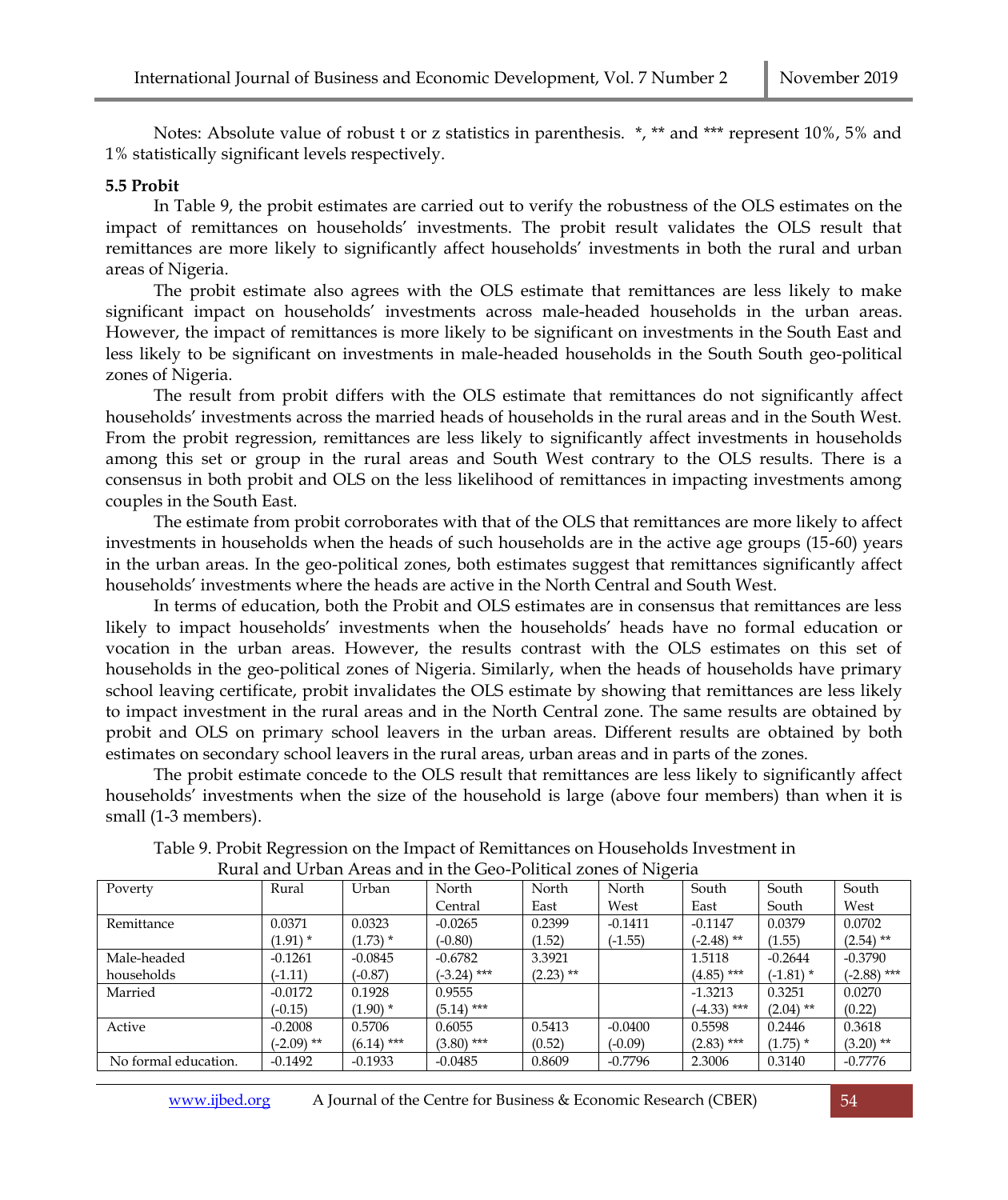| 'vocation           | $(-1.20)$     | $(-1.73)$ *  | $(-0.24)$    | (0.78)    | $(-1.41)$     | $(5.36)$ *** | (0.20)      | $(-5.28)$ *** |
|---------------------|---------------|--------------|--------------|-----------|---------------|--------------|-------------|---------------|
| Primary Education   | $-0.4995$     | $-0.2821$    | $-0.0801$    | 1.8837    | 0.8852        | 1.0186       | $-0.1908$   | $-0.9966$     |
|                     | $(-4.51)$ *** | $(-2.59)$ ** | $(-0.47)$    | (0.97)    | (1.56)        | $(3.02)$ *** | $(-1.38)$   | $(-6.79)$ *** |
| Secondary Educ.     | $-0.3308$     | 0.1707       | 0.0897       | 0.0054    | 0.1088        | 1.3589       | $-0.0668$   | $-0.3268$     |
|                     | $(-3.31)$ *** | $(1.94)$ *   | (0.66)       | (0.00)    | (0.26)        | $(3.97)$ *** | $(-0.54)$   | $(-2.43)$ **  |
| Households with 1-3 | $-0.1084$     | $-0.0658$    | $-0.0813$    | 1.7741    | $-1.5869$     | $-0.0437$    | 0.1650      | $-0.6679$     |
| members             | $(-0.89)$     | $(-0.46)$    | $(-0.36)$    | (1.24)    | $(-3.54)$ *** | $(-0.10)$    | (1.10)      | $(-2.48)$ **  |
| Households with 4-6 | $-0.2054$     | 0.0961       | 0.1552       | 0.0729    | 0.0607        | $-0.3404$    | $-0.2960$   | $-0.2696$     |
| members             | $(-1.58)$     | (0.62)       | (0.64)       | (0.09)    | (0.16)        | $(-0.77)$    | $(-1.83)$ * | (0.96)        |
| Healthy             | $-0.0596$     | 0.2540       | 0.3272       | $-0.2535$ | $-0.1565$     | 0.2221       | 0.1904      | $-0.1442$     |
|                     | $(-0.67)$     | $(3.30)$ *** | $(2.63)$ *** | $(-0.29)$ | $(-0.44)$     | (1.09)       | $(1.85)$ *  | $(-1.45)$     |

Source: Author's computation using Stata

Notes: Absolute value of robust t or z statistics in parenthesis. \*, \*\* and \*\*\* represent 10%, 5% and 1% statistically significant levels respectively.

## **5.6 Instrumental Variable Test**

It is necessary to consider the possibility of external factors outside the model that may influence remittance income and make it to be correlated with the stochastic term. Thus, robustness check needs to be carried out on the key explanatory variables to ensure that the estimated results are not biased. The household income situation (S902) could affect remittance income (cash remittance) as well as the per capita investment expenditure of households. Similarly, the households' total non-food consumption expenditure may also make food remittance receipts to be endogenous. Instruments can be constructed on these variables that could influence cash and food remittances receipts to be endogenous.

Examinations on the strength or weaknesses of these instrument variables from Tables 10 showed that households' income situations are fundamental in making cash remittance receipts to be endogenous. Similarly, the total non-consumption expenditure of households (nfdtexp) has proved not to be a weak instrument, meaning that it is lurked in food remittance. For instance, cash remittance is correlated with the stability or non-stability of household income (0.0331) and its robust F-statistic, 65.84, is greater than 10. These estimates indicate that the household income variable (S902) is not a weak instrument. Again, there is correlation between food remittance and the total household non-food consumption expenditure (0.0002) and this result is validated by the robust F-statistics of 11.76.

Tables 10

Title: Correlation between Cash Remittances and S902 (Stability and Non-Stability of Household Income)

Cash  $R \sim 1$  S902

| Cash Remittance (nfdremcs)                       |          | 1.0000           |                |            |           |  |
|--------------------------------------------------|----------|------------------|----------------|------------|-----------|--|
| S902                                             |          | 0.0331<br>1.0000 |                |            |           |  |
| Source: Computed from Stata                      |          |                  |                |            |           |  |
| Title: First-Stage Regression Summary Statistics |          |                  |                |            |           |  |
| Variable                                         | R-Square | Adj. $R^2$       | Partial        | Robust     | Prob. > F |  |
|                                                  |          |                  | R <sup>2</sup> | F(1, 2409) |           |  |
| Cash_Rem_d $^{\sim}$ 1                           | 0.0045   | 0.0043           | 0.0016         | 65.8432    | 0.0000    |  |

Source: Computed from Stata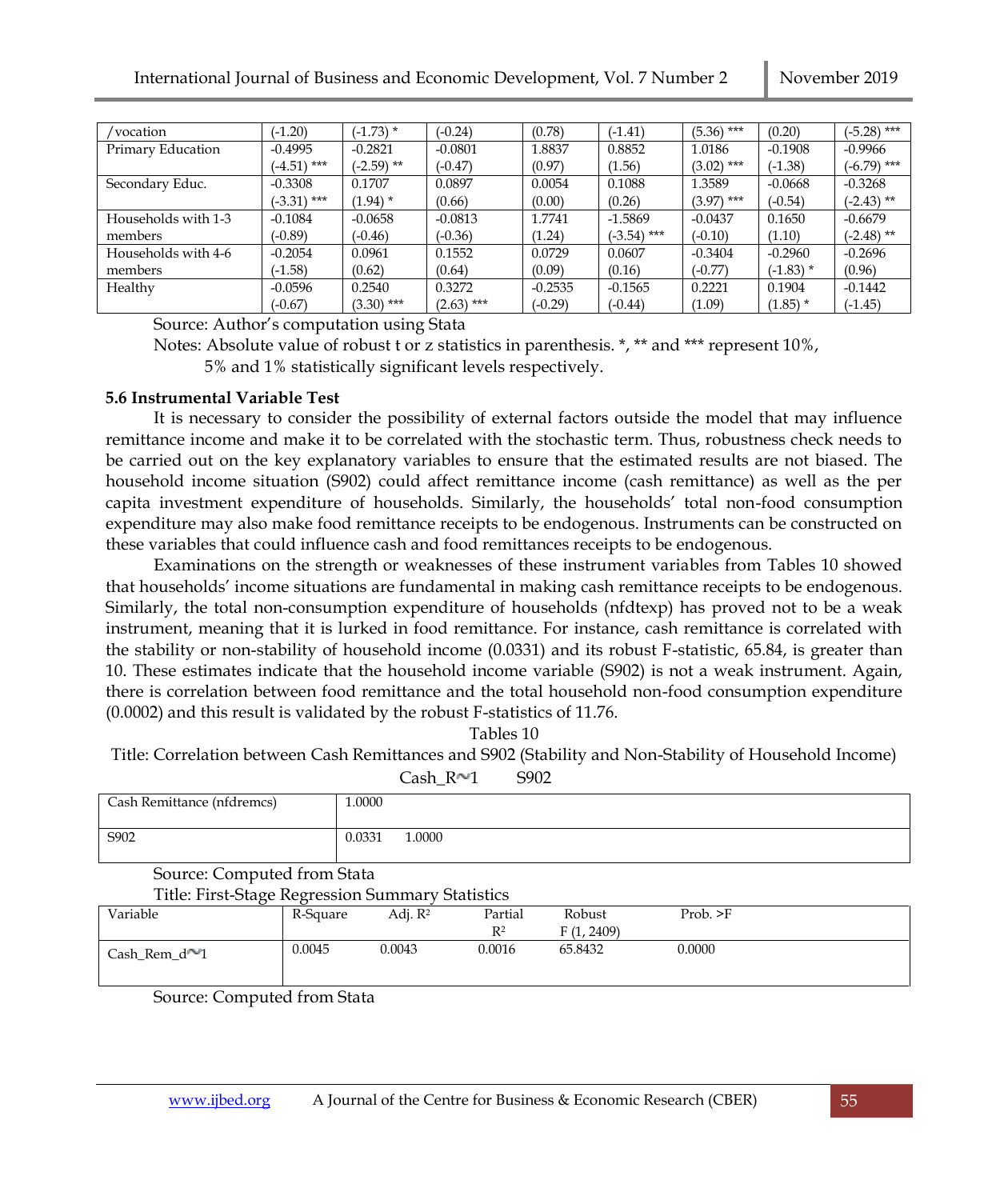Title: Correlation between Food Remittance (nfdremfd) and Total Household Non-Food Consumption Expenditure (nfdtexp)

|                             |        | Food Rem $\sim I$                                | nfdtexp |  |
|-----------------------------|--------|--------------------------------------------------|---------|--|
| Food Remittance (nfdremfd)  | 1.0000 |                                                  |         |  |
|                             |        |                                                  |         |  |
|                             | 0.0002 | 1.0000                                           |         |  |
| Nfdtexp                     |        |                                                  |         |  |
| Source: computed from Stata |        |                                                  |         |  |
|                             |        | Title: First-Stage Regression Summary Statistics |         |  |
|                             |        |                                                  |         |  |

| --------             | ___      |                     | - - - - - - - - |                   |                |
|----------------------|----------|---------------------|-----------------|-------------------|----------------|
| Variable             | R-Square | Adi. R <sup>2</sup> | Partial         | Robust            | Prob. $\geq$ F |
|                      |          |                     | $R^2$           | (1, 2409)<br>г (1 |                |
| Food Rem $d^{\sim}1$ | 0.0031   | 0.0029              | 0.0000          | 11.7611           | 0.0006         |

Source: computed from Stata

From the instrumental variable regression in Table 11, a one per cent rise in cash remittance increases households' investment by 7.9% as against 1.3% (in Table 6) when cash remittance is not extricated from the influence of endogenous variable. Intuitively, the first estimates indicated that cash remittance soars households' investments by 7.9%% while the second result stated that the increases in investments in households as a result of cash remittance is very much lower by 1.3%. In other words, in the absence of instrumental regression to purge the model from endogeneity, the impact of cash remittance on households' investment expenditures is smaller than what it should be at 7.9%.

Table 11. Instrumental Variable Estimates on the Impacts of Cash Remittances on

|                        | Investment          |                |         |        |                         |           |
|------------------------|---------------------|----------------|---------|--------|-------------------------|-----------|
| Investment             | Estimated<br>Coeff. | Standard Error | Z       | P >  z | 95% Confidence Interval |           |
| Cash<br>Remittance     | 0.0794              | 0.057          | 1.39    | 0.164  | $-0.0323$               | 0.1912    |
| Male                   | $-0.047$            | 0.029          | $-1.65$ | 0.100  | $-0.1049$               | 0.0091    |
| Female                 |                     |                |         |        |                         |           |
| Married                | 0.0627              | 0.037          | 1.68    | 0.092  | $-0.1027$               | 0.1356    |
| Un-married             |                     |                |         |        |                         |           |
| Active                 | 0.1319              | 0.026          | 5.12    | 0.000  | 0.0814                  | 0.1824    |
| No Formal<br>Education | $-0.0134$           | 0.044          | $-0.31$ | 0.760  | $-0.0994$               | 0.0726    |
| Primary<br>Education   | $-0.0800$           | 0.039          | $-2.04$ | 0.042  | $-0.1570$               | $-0.0031$ |
| Secondary<br>Education | 0.0219              | 0.036          | 0.61    | 0.543  | $-0.0488$               | 0.0926    |
| 1-3 Members            | $-0.0780$           | 0.037          | $-2.11$ | 0.035  | $-0.1503$               | $-0.0057$ |
| 4-6 Members            | $-0.0419$           | 0.041          | $-1.03$ | 0.301  | $-0.1214$               | 0.0376    |
| Healthy                | 0.0271              | 0.021          | 1.30    | 0.193  | $-0.0137$               | 0.0679    |
| Observation            | 2602                |                |         |        |                         |           |
| $R^2$                  | 1.89%               |                |         |        |                         |           |
| Wald chi <sup>2</sup>  | 220.07              |                |         |        |                         |           |

Source: Author's computation using stata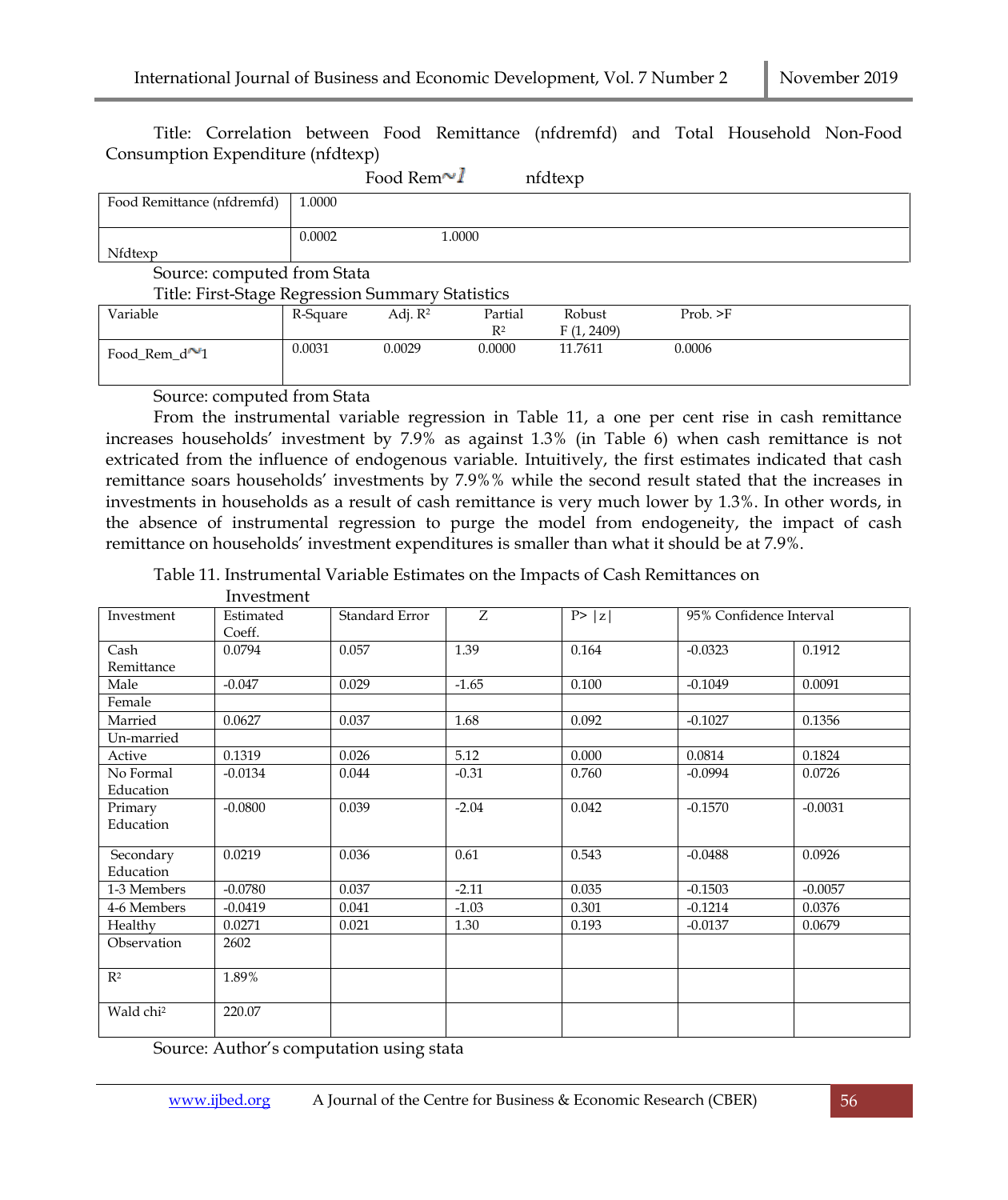From the Table 12, it can be seen that when the influence of the total non-food consumption expenditure of the household (nfdtexp) is extricated from food remittance, the latter has a significant and negative impacts on households' investment expenditures as against its non-significant impact when *nfdtexp* lurks in the food remittance (nfdremfd) variable. Specifically, a marginal change in food remittance from migrants reduce households' investments by 18.76% in comparison to its white noise or inconsequential impact (0.004 from Table 7) when there is the underlying influence of endogeneity.

| Investment            | Estimated   | Standard | Z.      | P >  Z | 95% Confidence Interval |           |  |
|-----------------------|-------------|----------|---------|--------|-------------------------|-----------|--|
|                       | Coefficient | Error    |         |        |                         |           |  |
| Food                  | $-0.1875$   | 0.0827   | $-2.27$ | 0.023  | $-0.3497$               | $-0.0254$ |  |
| Remittance            |             |          |         |        |                         |           |  |
| Male                  | 0.1149      | 0.1288   | 0.89    | 0.372  | $-0.1376$               | 0.3675    |  |
| Married               | $-0.1964$   | 0.1515   | $-1.30$ | 0.195  | $-0.4934$               | 0.1004    |  |
| Active                | 0.1258      | 0.1319   | 0.95    | 0.340  | $-0.1326$               | 0.3843    |  |
| No Formal             | $-0.4891$   | 0.1333   | $-3.67$ | 0.000  | $-0.7504$               | $-0.2279$ |  |
| Education             |             |          |         |        |                         |           |  |
| Primary               | $-0.4751$   | 0.1421   | $-3.34$ | 0.001  | $-0.7535$               | $-0.1966$ |  |
| Education             |             |          |         |        |                         |           |  |
| Secondary             | $-0.3567$   | 0.0885   | $-4.03$ | 0.000  | $-0.5301$               | $-0.1832$ |  |
| Educatio              |             |          |         |        |                         |           |  |
| 1-3 Members           | $-0.2329$   | 0.1542   | $-1.51$ | 0.131  | $-0.5351$               | 0.0694    |  |
| 4-6 Members           | $-0.2023$   | 0.1629   | $-1.24$ | 0.214  | $-0.5216$               | 0.1170    |  |
| Healthy               | 0.0241      | 0.08069  | 0.30    | 0.765  | $-0.1341$               | 0.1822    |  |
| Observation           | 275         |          |         |        |                         |           |  |
| R <sup>2</sup>        | 37.5%       |          |         |        |                         |           |  |
| Wald Chi <sup>2</sup> | 74.64       |          |         |        |                         |           |  |

Table 12. Instrumental Variable Estimate on the Impact of Food Remittance on Investment

Source: Author's Computation using Stata

## **6. Conclusion**

More households invest in the rural areas relative to the urban areas. This is found in Table 5 in which 60.2% of households invest in comparison to less than 40% of households that invest in the urban areas. In the geo-political zones (as shown in Table 6), investments in households rank highest in the North East (65.1%). This is followed by the North West (65%), South West (64.8%), South East (57%) and South South (53%). On the impact of aggregate remittances on households' investments, this is direct in both the rural and urban areas as well as in the North Central, South South and South West zones. The relationship is, however, inversed in the North West and South East zones. In the case of cash remittance, it increases investments in households in the urban areas more than it does in the rural areas (similar to the aggregate remittances) and promotes investments in the North Central and South West zones. The positive impact of food remittance is circumscribed to the rural areas and the South East while those of other remittances are overwhelmingly negative and inconsequential in the rural and urban areas and in the geo-political zones.

# **6.1 Policy Implications**

Given the findings that remittances have least impacts in the rural areas, North West and South East zones, the government of Nigeria needs to create the enabling environment that will promote the flow of remittances to these areas. This could take the form of formulating policies that will encourage the private sectors to establish more money transfer agencies in the rural areas and in zones where cash remittance has least impacts. In this way, migrants will not find it uneasy remitting money to their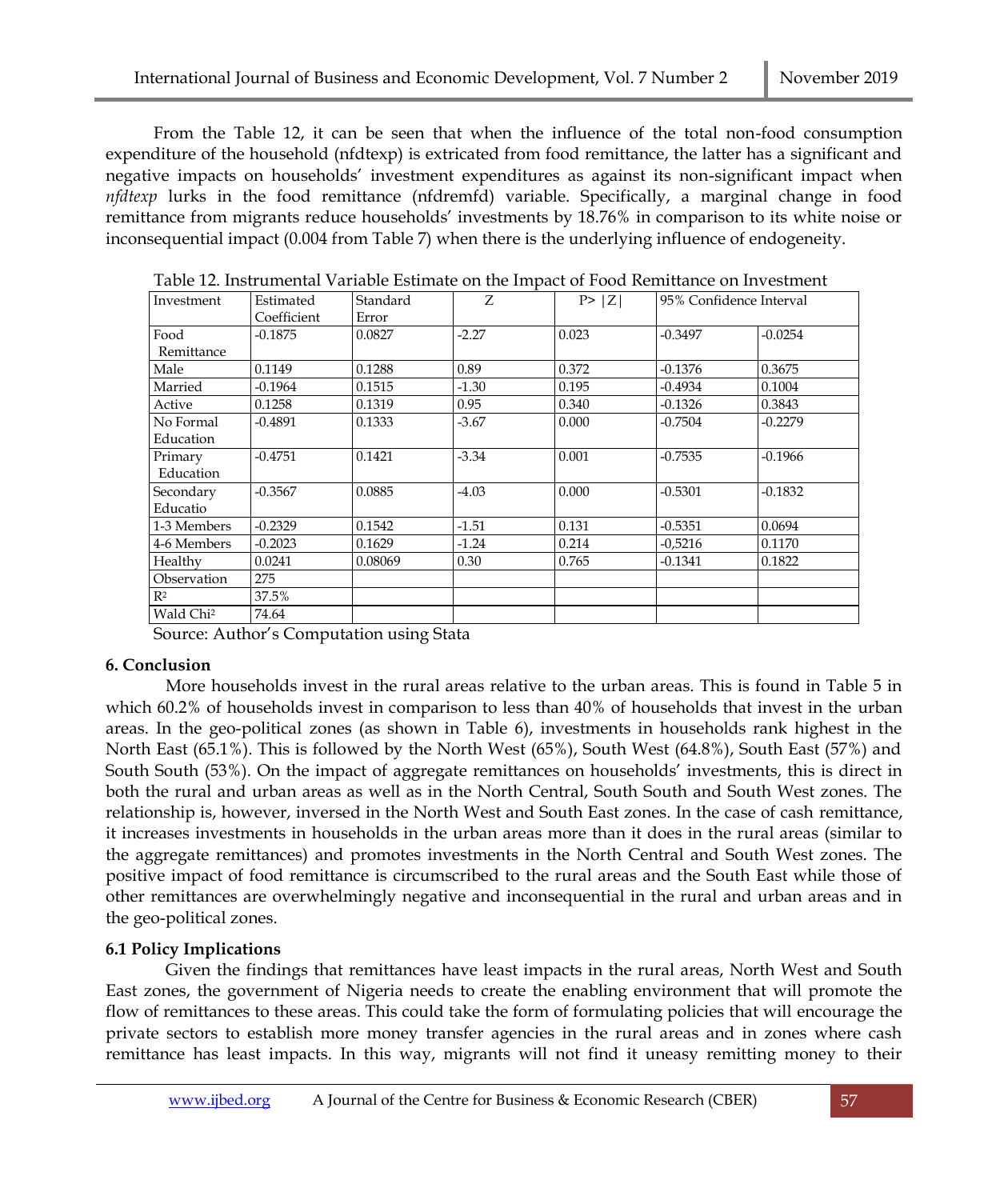households' members and others in their countries of origins. Furthermore, the charges paid by migrants in sending remittances need to decrease in areas and zones where there is a fall in investments due to decline in the flow of remittances. Secondly, there should be a re-orientation among migrants and households that receive remittances on the benefits of investing remittances in contrast to putting them in expensive ceremonies and lifestyles. Besides, a cut in tax on investible funds from remittances needs to be looked into as a fiscal measure. Similar measures should be replicated in other developing countries of Africa, Asia and South America where there are decreases in households' investment and remittances' supplies.

#### **References**

- Adams, R. H. 1991. *The Effects of International Remittances on Poverty, Inequality and Development in Rural Egypt*. Washington D.C., Page 14-23.
- Adams, R. and Page, J. 2005. "Do International Migration and Remittances Reduce Poverty in Developing Countries?" *World Development*, 33 (10): 1645<sup>-1669</sup>.
- Ballard, R. 2003. "A case of capital-rich under-development: The paradoxical consequencies of successful transnational entrepreneurship from Mirpur" in Osella and Gardner (eds) *Migration, Modernity and Social Transformation in South Asia*, New Delhi, Sage Publications.
- Beijer, G. 1970. International and National Migratory Movements. *International Migration* 8.3: 93-109.
- Bracking, S. (2003). Sending Money Home: Are Remittances always beneficial to those who stay behind? *Journal of International Development*, 15 (): 633-644.
- Campbell, J. and Mankiw, G. 1989. *Consumption, Income and Interest Rate: Re-interpreting the time series evidence*. Page  $185 - 246$ .
- Carling, J. 2004. *Policy option for increasing the benefits of remittances*, Working Paper 8, Centre for Migration, Policy and Society (Compas), University of Oxford, United Kingdom, London.
- Cuong, N. V. (2009). The Impact of International and Internal Remittances on Households' Welfare: Evidence from Vietnam. *Asian-Pacific Development Journal*, 16 (1):
- de Haas, H. 2005. International Migration, Remittances and Development: Myths and Facts. *Third World quarterly,* 2  $(8)$ : 1269 – 1284.
- de Haas, H. 2006. Migration, Remittances and Regional Development. Southern Morocco, *Geoforum,* 37 (): 565-580.
- Dharkal, S. (2012). International Remittances Households' Expenditures and Savings: Evidence from Nepal. Master Thesis of Department of UMB, School of Economics and Business, University of Norwegian Life Sciences.
- Entzinger, H. 1985. Return Migrants in Western Europe: Current Policy Trends and their Implications in particular for the Second Generation. *International Migration* 23.2: 263-290.
- Etowa, E. B. (2015). *Effects of Migrant Remittances on Farm Households' Welfare in Nigeria*. Department of Agricultural Economics, University of Nigeria, Nsukka.
- Gounder, N. 2012. *The determinant of household consumption and Poverty in Fiji*. Griffith University.
- Heckman, J. 1979. Sample Selection Bias as a Specification Error. *Econometrica*, 47 (1): 153-161.
- HNLSS 2009/2010: Harmonised Nigerian Living Standard Survey (HNLSS).
- Levitt, P. (2001). Transnational Migration: Taking stock and future direction. *Global Networks*, 1 (3): 195-216.
- Lieten, G. and Nieuwenhuys, O. 1989. Introduction: Survival and Emancipation. In G.K. Lieten, Olga Nieuwenhuys and Loes Schenk-Sandbergen. Eds. *Women Migrants and Tribal: Survival Strategy in Asia.* Manohar, New Delhi, page 8.
- Lipton, M. 1980. Migrants from the rural areas of poor countries: The impact on rural productivity and income distribution. *World Development* 8.1:  $1-24$ .
- Lucas, R. and Stark, O. 1985. Motivation to Remit: Evidence from Botswana*. Journal of political economy,* 93 (5):  $901 - 918.$